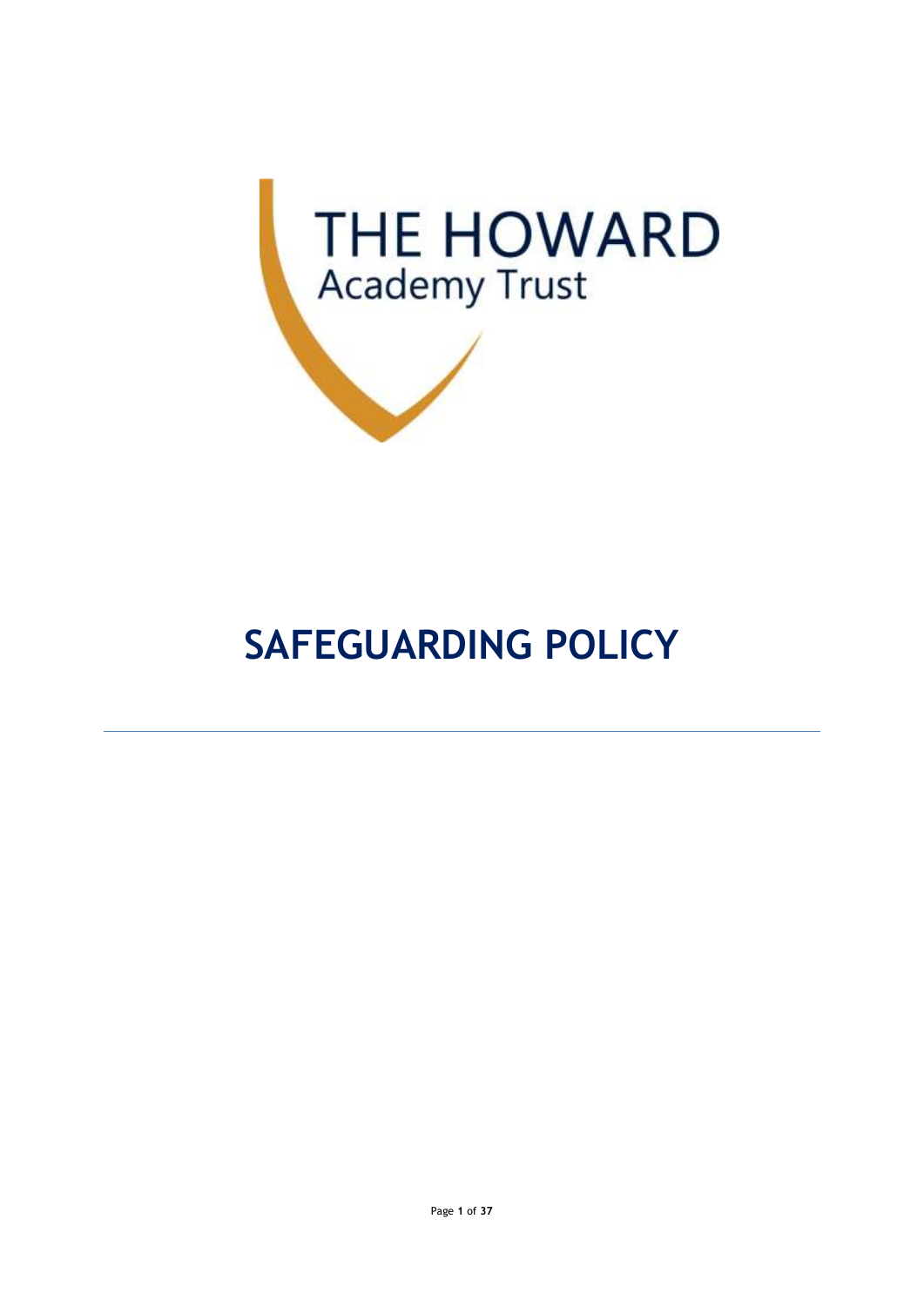### **Document Management Information**

| Applicable to:                 | All staff in all Academies and Central Support Services including<br>individuals employed by the Trust and contractors and agency<br>staff.                 |
|--------------------------------|-------------------------------------------------------------------------------------------------------------------------------------------------------------|
|                                | All Members and Trustees.                                                                                                                                   |
| <b>Dissemination:</b>          | Trust wide                                                                                                                                                  |
| Training:                      | Training is provided to all staff via the Triple S training portal<br>and in September INSET on this policy and Keeping Children Safe<br>in Education 2021. |
|                                | All other staff, Members, Directors and Governors should take<br>time to familiarise themselves with this policy                                            |
| <b>Review Frequency:</b>       | The policy will be reviewed annually. The policy will be reviewed<br>earlier if needed in the light of new evidence, legislation and<br>guidance.           |
| <b>Policy Author:</b>          | Medway Adopted Policy                                                                                                                                       |
| <b>Executive Policy Owner:</b> | Owen McColgan - Chief Executive                                                                                                                             |
| Approval by:                   | Level 1 - Board of Directors                                                                                                                                |
| <b>Approval Date:</b>          | September 2021                                                                                                                                              |
| <b>Next Review Due:</b>        | August 2022                                                                                                                                                 |

### **Revision History**

| <b>Document version</b> | <b>Description of Revision</b>                  | Date<br>Approved  |
|-------------------------|-------------------------------------------------|-------------------|
| 0.1                     | Draft document                                  | August 2021       |
| 1.0                     | Final Draft submitted to the Board for Approval | September<br>2021 |
|                         |                                                 |                   |
|                         |                                                 |                   |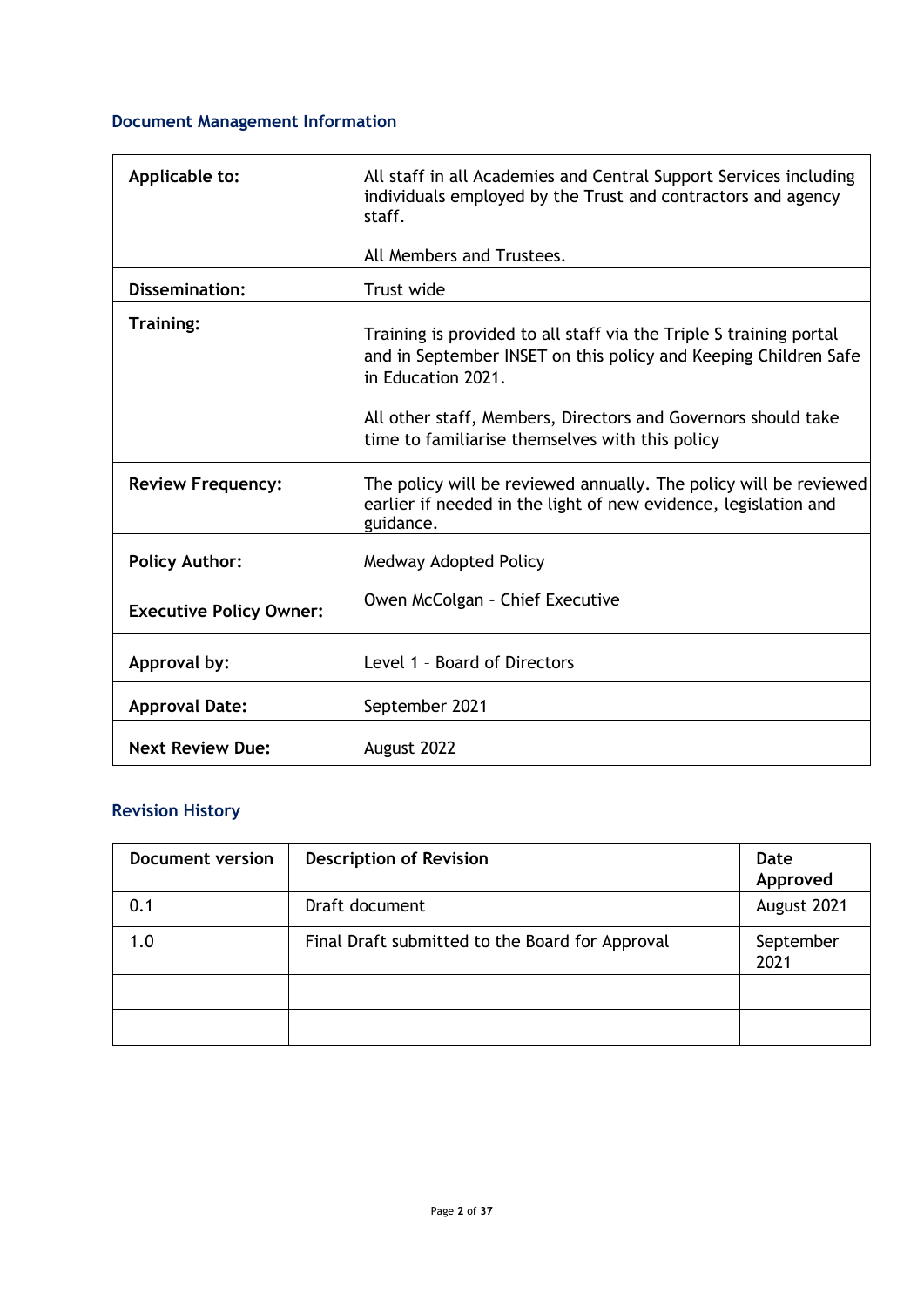# **Key Contacts**

| <b>Name</b>                           |                       | Contact information e.g. Email/Phone          |
|---------------------------------------|-----------------------|-----------------------------------------------|
|                                       |                       | number                                        |
| <b>Designated Safeguarding Lead</b>   | Fiona McLean          | mcleanf@thehowardschool.co.uk<br>01634 388765 |
| (DSL)                                 |                       |                                               |
|                                       | <b>Tracey McComas</b> | mccomast@thehowardschool.co.uk                |
| <b>Deputy Designated Safeguarding</b> | Julie Parish          | parishj@thehowardschool.co.uk                 |
| Lead                                  | Simon Green           | greens@thehowardschool.co.uk                  |
|                                       | Nick Milton           | miltonn@thehowardschool.co.uk                 |
|                                       |                       | 01634 388765                                  |
| <b>Head of School</b>                 |                       | johalj@thehowardschool.co.uk                  |
|                                       | Jaz Johal             | 01634 388765                                  |
|                                       | Kerri Edge            | office@thehowardschool.co.uk                  |
| <b>Safeguarding Governor</b>          |                       | 01634 388765                                  |
|                                       |                       | omccolgan@thatrust.org.uk                     |
|                                       | Owen McColgan         | 01634 265770                                  |
| <b>Trust Safeguarding Lead</b>        |                       |                                               |
|                                       |                       |                                               |
|                                       | Fiona McLean          | fmclean@thatrust.org.uk                       |
|                                       |                       |                                               |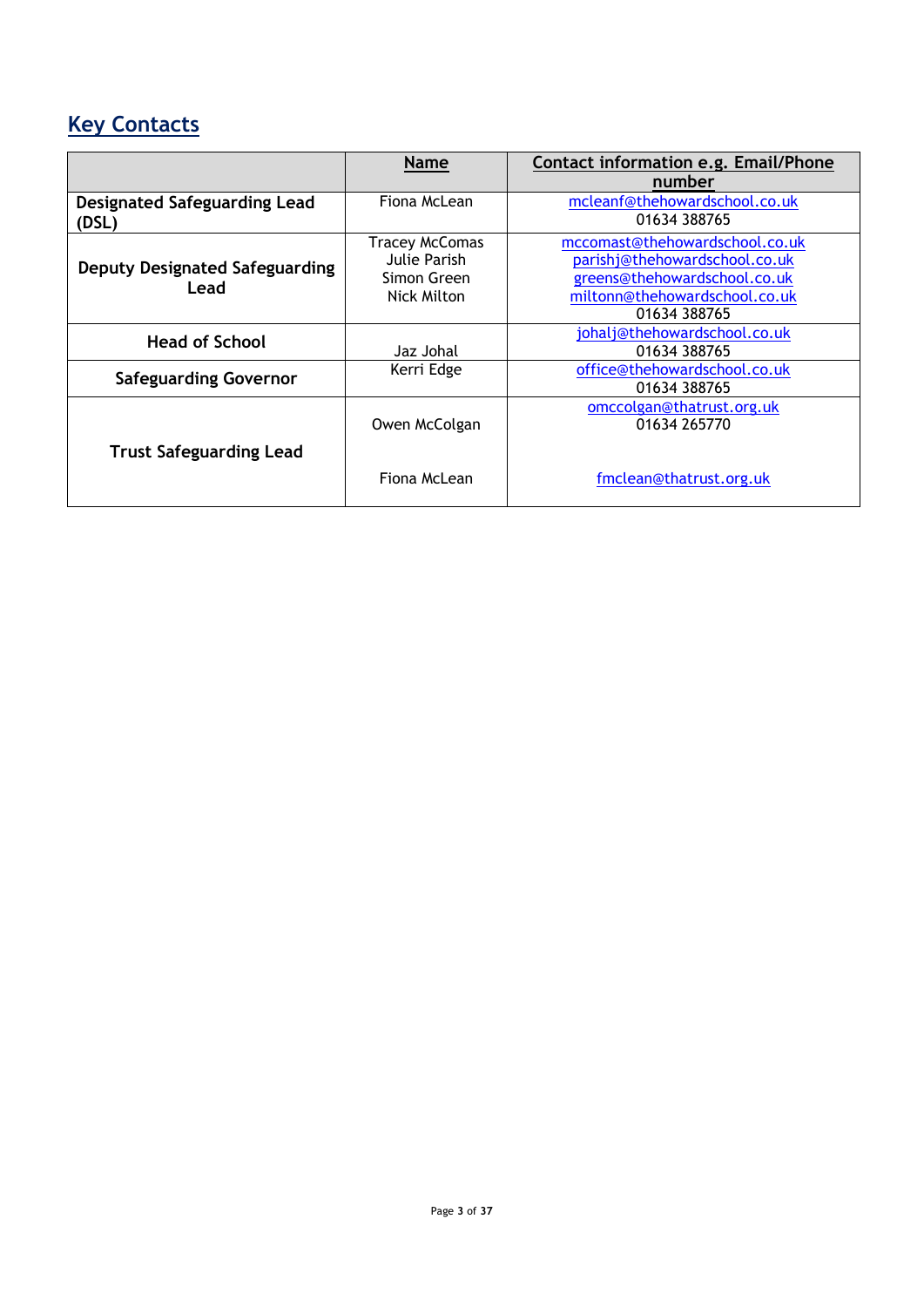# **Contents**

| 1.                                                                                                                                                                                              |  |
|-------------------------------------------------------------------------------------------------------------------------------------------------------------------------------------------------|--|
|                                                                                                                                                                                                 |  |
|                                                                                                                                                                                                 |  |
|                                                                                                                                                                                                 |  |
|                                                                                                                                                                                                 |  |
|                                                                                                                                                                                                 |  |
|                                                                                                                                                                                                 |  |
|                                                                                                                                                                                                 |  |
| Specific Safeguarding Issues The Howard Academy Trust is aware of environmental factors which<br>may impact on a child's welfare and safety and understand safeguarding in the wider context 12 |  |
|                                                                                                                                                                                                 |  |
|                                                                                                                                                                                                 |  |
|                                                                                                                                                                                                 |  |
|                                                                                                                                                                                                 |  |
|                                                                                                                                                                                                 |  |
|                                                                                                                                                                                                 |  |
|                                                                                                                                                                                                 |  |
|                                                                                                                                                                                                 |  |
|                                                                                                                                                                                                 |  |
|                                                                                                                                                                                                 |  |
|                                                                                                                                                                                                 |  |
|                                                                                                                                                                                                 |  |
|                                                                                                                                                                                                 |  |
|                                                                                                                                                                                                 |  |
|                                                                                                                                                                                                 |  |
|                                                                                                                                                                                                 |  |
|                                                                                                                                                                                                 |  |
|                                                                                                                                                                                                 |  |
|                                                                                                                                                                                                 |  |
|                                                                                                                                                                                                 |  |
|                                                                                                                                                                                                 |  |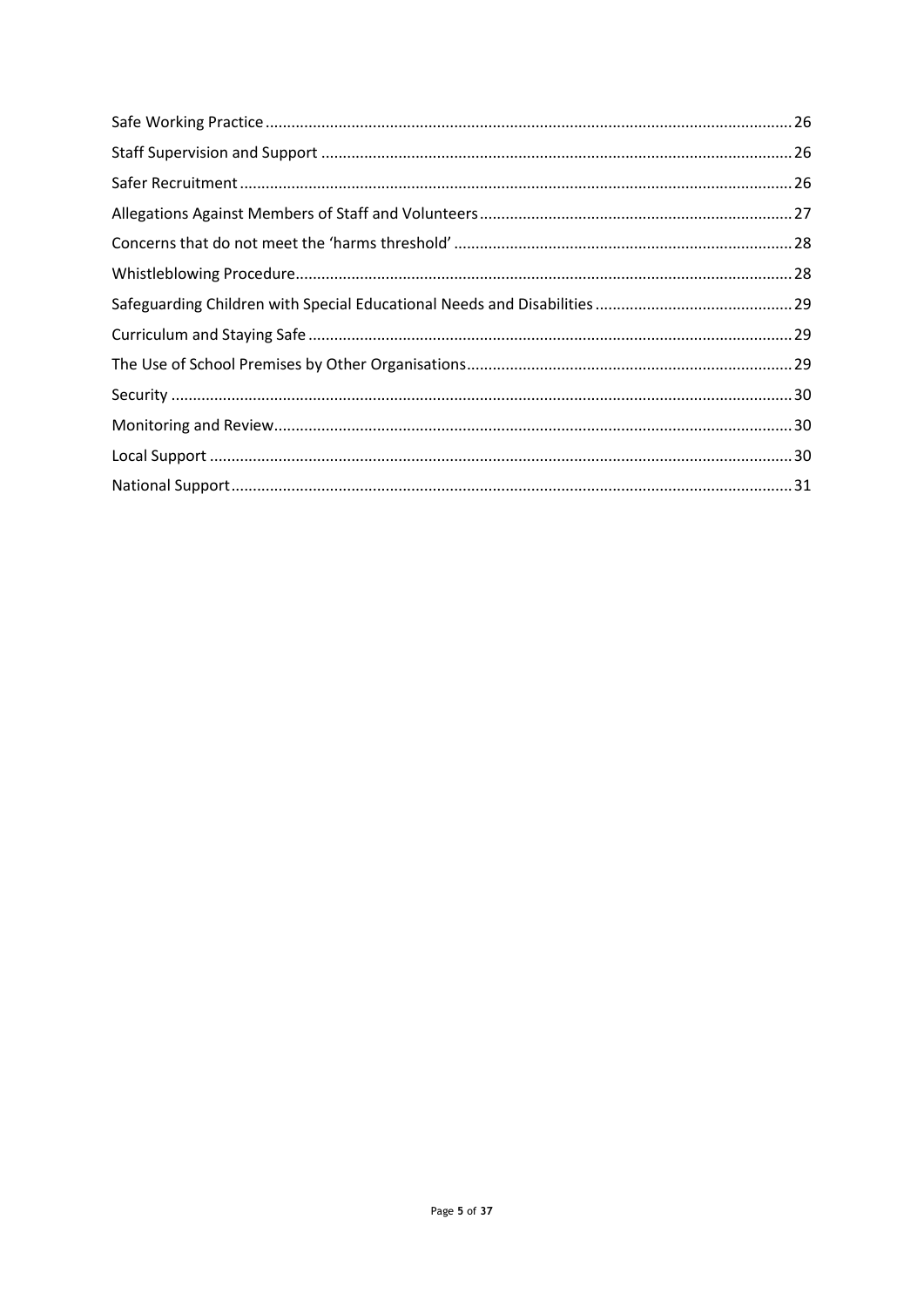# **What to do if you have a welfare concern in The Howard School**



The DSL/Staff will request further support if required to ensure the **child's safety** is **paramount** At all stages the child's circumstances will be kept under review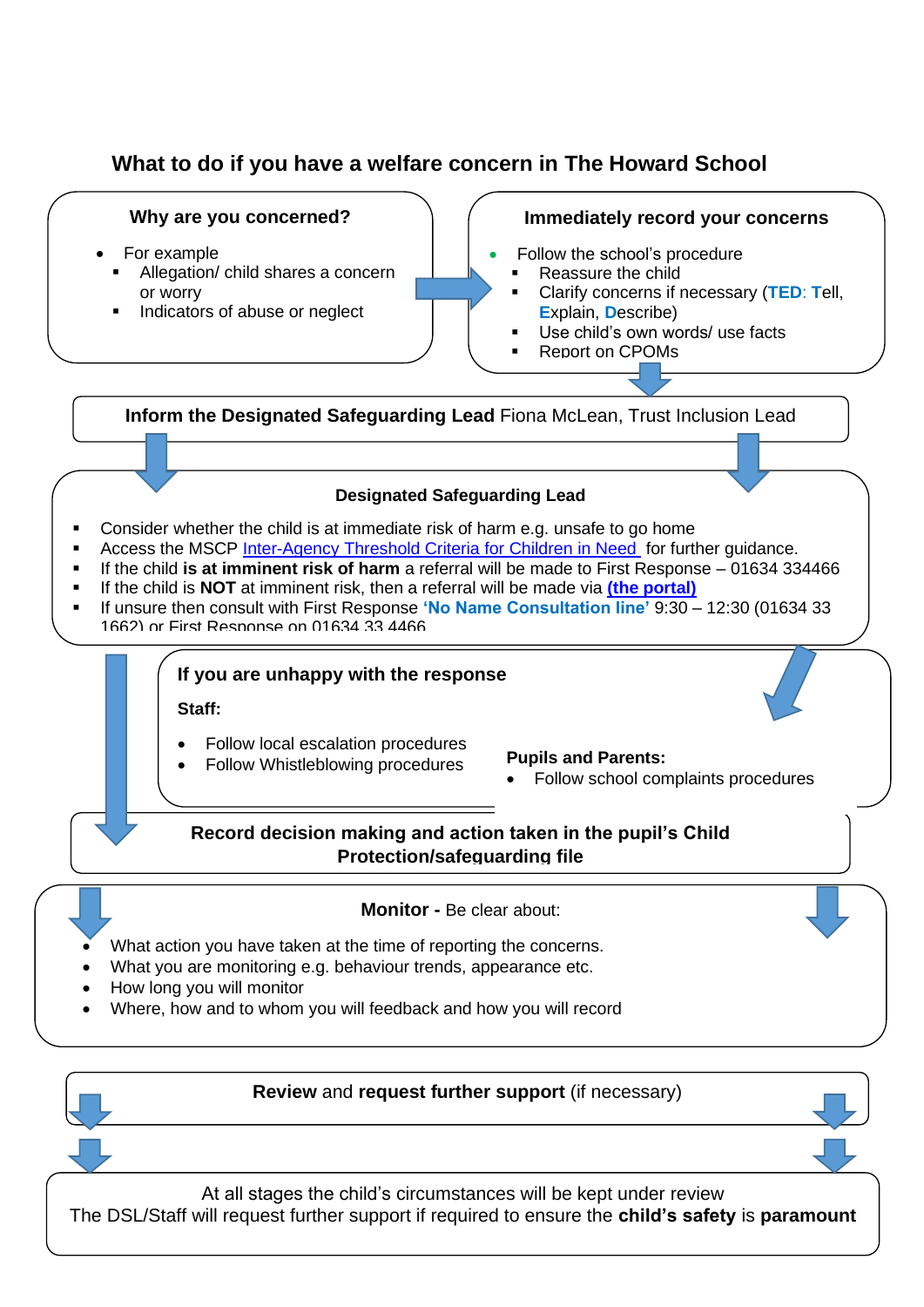# <span id="page-6-0"></span>**Introduction and Ethos**

- The Howard Academy Trust recognise our statutory responsibility to safeguard and promote the welfare of all children. Safeguarding is everybody's responsibility and all those directly connected (staff, trustees, volunteers, governors, leaders, parents, families, and learners) are an important part of the wider safeguarding system for children and have an essential role to play in making this community safe and secure.
- The Howard Academy Trust recognises the importance of providing an ethos and environment within school that will help children to be safe and feel safe. In our school children are respected and encourage to talk openly. Allchildren (defined as those up to the age of 18) have a right to be heard and to have their wishes and feelings taken into account and all children regardless of age, gender, ability, culture, race, language, religion, or sexual identity, have equal rights to protection.
- Through their day-to-day contact with pupils and their direct work with families, all staff and volunteers in school have a crucial role to play in noticing indicators of possible abuse or neglect at an early stage. Our school may be the only secure, stable, and predictable element in their lives.
- The Howard Academy Trust will endeavour to support the welfare and safety of all students through:
	- Ensuring that the child's welfare is of paramount importance.
	- All staff are trained and can recognise the signs and symptoms of abuse and are aware of the school's procedures and lines of communication.
	- Ensuring that children's mental and physical health or development is not impaired.
	- Providing children, a balanced curriculum including PSHE (Personal, Social and Health Education); RSE (Relationships and Sex Education) to help students stay safe, recognise when they don't feel safe and identify who they might / can talk to.
	- Work with parents to ensure that parents understand the school's responsibility to ensure the welfare of all children including the need for referral to other agencies in some situations.
	- Keep confidential records which are stored securely and shared appropriately with other professionals.
	- The voice of the child is evident in case files and informs schools policy developments.
	- Ensuring that the school practices safer recruitment processes in checking the suitability of staff, supply staff, volunteers, visitors/contractors, and parents about expected behaviour and our legal responsibility to safeguard and promote the welfare of all our children at our school.
- The Howard Academy Trust expects that if any member of our community has a safeguarding concern about any child or adult, they should act and act immediately.
- This policy is implemented in accordance with our compliance with the statutory guidance from the Department for Education, **'**Keeping Children Safe in Education' 2021 (KCSIE) which requires individual schools and colleges to have an effective child protection policy.
- The procedures contained in this policy apply to all staff, including and governors, temporary or third-party agency staff and volunteers) and are consistent with those outlined within KCSIE 2021.

### <span id="page-6-1"></span>**Policy Context**

- This policy has been developed in accordance with the principles established by the Children Acts 1989 and 2004 and related guidance. This includes:
	- DfE Keeping Children Safe in Education 2021 (KCSIE)
	- Working Together to Safeguard Children 2018 (WTSC)
	- Ofsted: Education Inspection Framework' 2019
	- Framework for the Assessment of Children in Need and their Families 2000)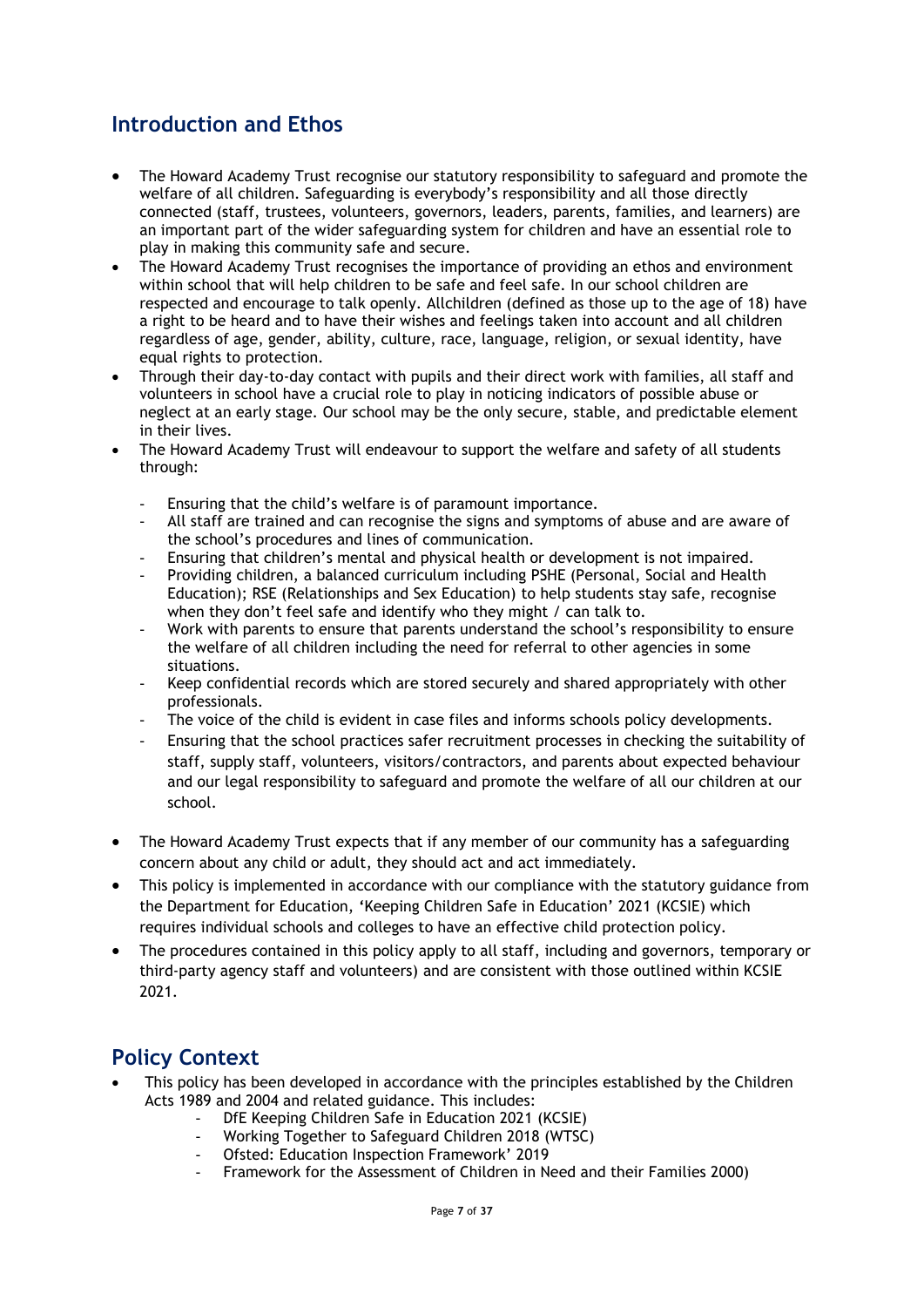- Kent and Medway Safeguarding Children Procedures (Online)
- Early Years and Foundation Stage Framework 2021 (EYFS)
- The Education Act 2002
- The Education (Independent School Standards) Regulations 2014
- The Non-Maintained Special Schools (England) Regulations 2015
- [Section 175 of the Education Act 2002](http://www.legislation.gov.uk/ukpga/2002/32/section/175?timeline=true) requires school governing bodies, local education authorities and further education institutions to make arrangements to safeguard and promote the welfare of all children who are pupils at a school, or who are students under 18 years of age. Such arrangements will have to have regard to any guidance issued by the Secretary of State.
- The Howard Academy Trust is currently operating in response to coronavirus (Covid-19), however, our safeguarding principles in accordance with KCSIE 2021 and related government guidance, remain the same. We will continue to follow government guidance and will amend this policy, as necessary.

### <span id="page-7-0"></span>**Definition of Safeguarding**

Safeguarding children is defined in Keeping Children Safe in Education 2021 as:

- **protecting children from maltreatment**
- **preventing impairment of children's mental and physical health or development**
- **ensuring that children are growing up in circumstances consistent with the provision of safe and effective care**
- **taking action to enable all children to have the best outcomes (Children includes everyone under the age of 18**)
- The Howard Academy Trust acknowledges that safeguarding includes a wide range of specific issues including (but not limited to):
	- o Abuse and neglect
	- o Bullying, including cyberbullying
	- o Children with family members in prison
	- o Children Missing Education (CME)
	- o Child missing from home or care
	- o Child Sexual Exploitation (CSE)
	- $\circ$  Child Criminal Exploitation (CCE)
	- o Contextual safeguarding (risks outside the family home)
	- o County lines and gangs
	- o Domestic abuse
	- o Drugs and alcohol misuse
	- o Fabricated or induced illness
	- $\circ$  Faith abuse
	- o Gender based abuse and violence against women and girls
	- o Hate
	- o Homelessness
	- o Human trafficking and modern slavery
	- o Mental health
	- $\circ$  Nude or semi-nude image sharing, aka youth produced/involved sexual imagery or "Sexting"
	- o Online safety
	- $\circ$  Peer on peer abuse<br> $\circ$  Preventing radicalis
	- Preventing radicalisation and extremism
	- o Private fostering
	- o Relationship abuse
	- o Serious Violence
	- o Sexual Violence and Sexual Harassment
	- $\circ$  So-Called honour-based abuse including Female Genital Mutilation (FGM) and forced marriage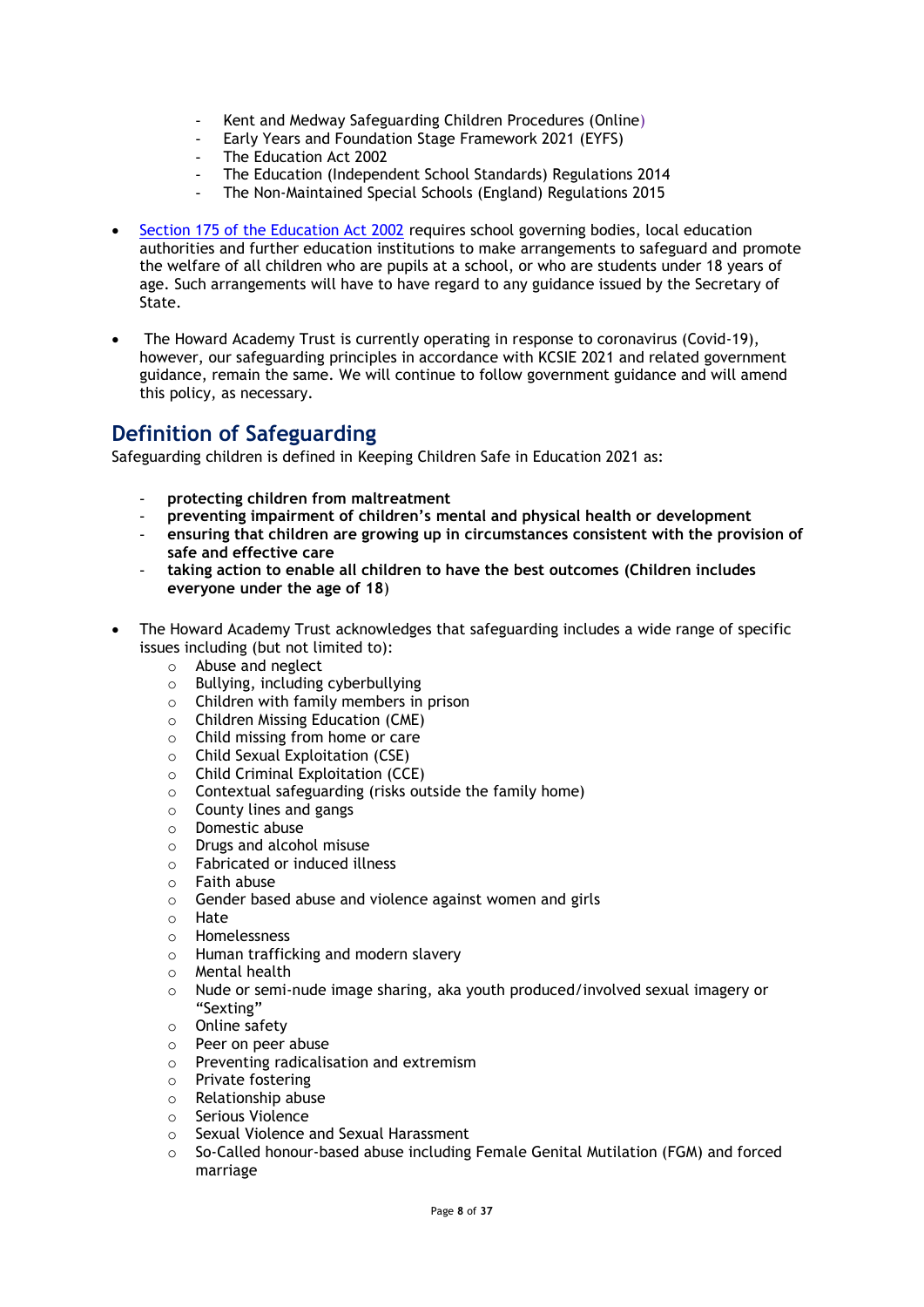o Upskirting

(Also see Annex B within 'Keeping children Safe in Education' 2021 p.123)

### <span id="page-8-0"></span>**Policy Compliance, Monitoring and Review**

- The Howard Academy Trust will review this policy at least annually. The policy will be revised following any national or local policy updates, any significant national events, local child protection concerns and/or any changes to our procedures.
- The Board of Directors has strategic leadership responsibility for The Howard Academy Trust safeguarding arrangements and **must** ensure that **The Howard School** complies with their duties under legislation. The Local Academy Board must ensure policies, procedures and training in their schools or colleges are effective and comply with the law at all times.
- The Designated Safeguarding Leads / Head of School will ensure regular reporting on safeguarding activity and systems in school to the Local Academy Board. The Local Academy Board will not receive details of individual student situations or identifying features of families as part of their oversight.
- This policy is available on our school website and is available on request from the school office. We also inform parents and carers about this policy when their children join our school and through our school newsletter.

# <span id="page-8-1"></span>**Key Responsibilities**

- The Board of Directors, Proprietor and staff have read, understood and will follow Keeping Children Safe in Education 2021. The governing body/proprietor and leadership team have a strategic responsibility for our safeguarding arrangements and will comply with their duties under legislation.
- The Howard School has a nominated governor for safeguarding, Kerri Edge. Kerri Edge will take the lead role in ensuring that the school has an effective policy which interlinks with other related policies; that locally agreed procedures are in place and being followed; and that the policies are reviewed at least annually and when required.
- Local Academy Boards should ensure they facilitate a whole school approach to safeguarding. This means ensuring safeguarding and child protection are at the forefront and underpin all relevant aspects of process and policy development. Ultimately, all systems, processes and policies should operate with the best interests of the child at their heart.
- The Local Academy Board, Head of School and Leadership Team will ensure that the DSL is suitably supported in their role and has the appropriate status, authority, funding, resources, and training and is assured that the DSL understands they have the responsibility in leading safeguarding and child protection across the school.

### <span id="page-8-2"></span>**Designated Safeguarding Lead (DSL)**

- The Designated Safeguarding lead will carry out their roles in accordance with Keeping Children Safe in Education 2021.
- The school has appointed Fiona McLean, Trust Inclusion Lead as the Designated Safeguarding Lead (DSL) they are a member of the senior leadership team. The DSL has the overall responsibility for the day-to-day oversight of safeguarding and child protection systems in school.
- The Howard School has appointed Deputy DSLs who will have delegated responsibilities and act in the DSLs absence.
	- Tracey McComas, Pastoral Support Manager
	- Julie Parish, Assistant Headteacher
	- Simon Green, Assistant Headteacher
	- Nick Milton, Head of Year 7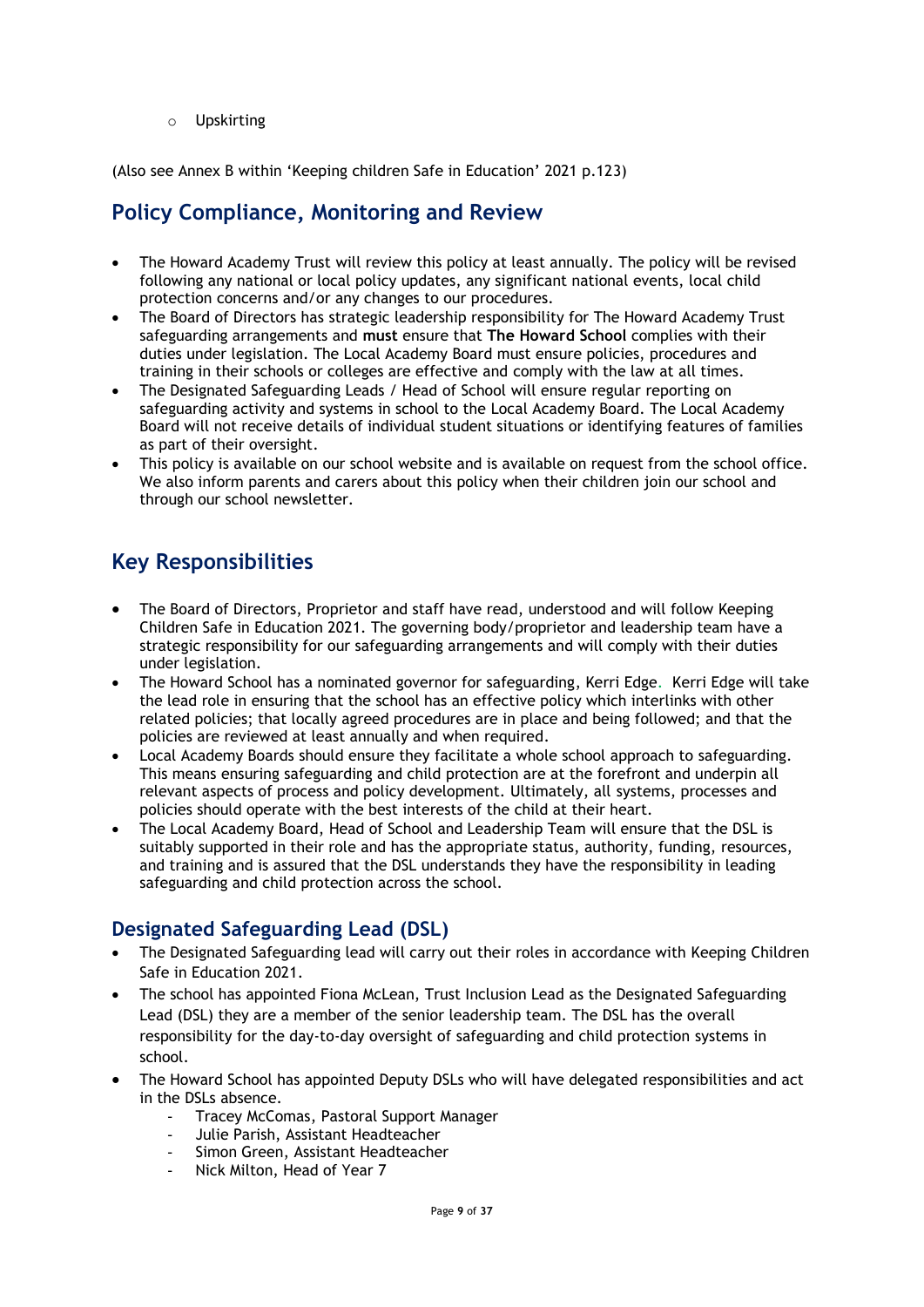- The Howard Academy Trust has appointed Owen McColgan (Chief Executive) and Fiona McLean (Trust Inclusion Lead – Secondary Academies) as Trust DSLs to offer support to DSLs within each academy.
- Whilst the activities of the DSL may be delegated to the deputies, the ultimate **lead responsibility** for safeguarding and child protection remains with the DSL and this responsibility will not be delegated.
- The Designated Safeguarding Lead and any deputies will undergo appropriate training to provide them with the knowledge and skills required to carry out their role.
- The Head of School will be kept informed of any significant issues by the DSL.
- The DSL and any deputy DSL's training will be updated formally every **two years,** but their knowledge and skills will be updated through a variety of methods (e-bulletins, conferences, local meetings, other training etc.) at regular intervals and **at least annually**, to keep up with any developments relevant to their role.
- **It is the role of the DSL to:**
	- Act as main contact point for all school staff to discuss any safeguarding concerned.
	- Manage and maintain the confidential paper/electronic case management systems to record cause for concerns on students to ensure the quality of information is accurate, proportionate, and timely, also assessment/referrals are made appropriately.
	- Coordinate safeguarding action for individual children in the case of Children in Care, the DSL should have the details of the child's social worker and the name of the virtual school head in the authority who looks after the child (with the DSL liaising closely with the designated teacher.)
	- To liaise with safeguarding partners, other agencies, and staff in line with KCSIE 2021 and WTSC 2018.
	- Ensure that Medway referral procedures are followed as necessary (see referral process page 2).
	- As required represent and liaise appropriately with other professionals and ensure the school is represented at multi agency safeguarding meetings (including child protection conferences).
	- Act as a source of support, advice and expertise for all staff during term time for staff in the school to be able to discuss any safeguarding concerns.
	- Understand the importance of information sharing both within the school and with other schools and agencies.
	- To encourage a culture of listening to children and taking account of their wishes and feelings, among all staff this will assist with any measures the school may put in place to protect them.
	- Ensure all staff access appropriate safeguarding training and relevant updates in line with the recommendations within Keeping Children Safe in Education 2021

For further details and information about the DSL role please refer to KCSIE 2021 **Annex C p.143**

### <span id="page-9-0"></span>**Members of Staff**

**All members of staff have a responsibility to:**

- Provide a safe environment in which children can learn and promote the child's welfare
- Maintain an attitude of **'it could happen here'** where safeguarding is concerned and to always act in the best interests of the child
- Understand the early help process and their role in it.
- Be aware of the indicators of abuse and neglect so that they can identify cases of children who may be in need of help or protection.
- Consider wider environmental factors in a child's life that may be a threat to their safety and/or welfare.
- Be aware of the process of making referrals to children's social care and statutory assessment under the Children Act 1989.
- Know what to do if a child tells them that he or she is being abused or neglected and understand the impact abuse and neglect can have upon a child.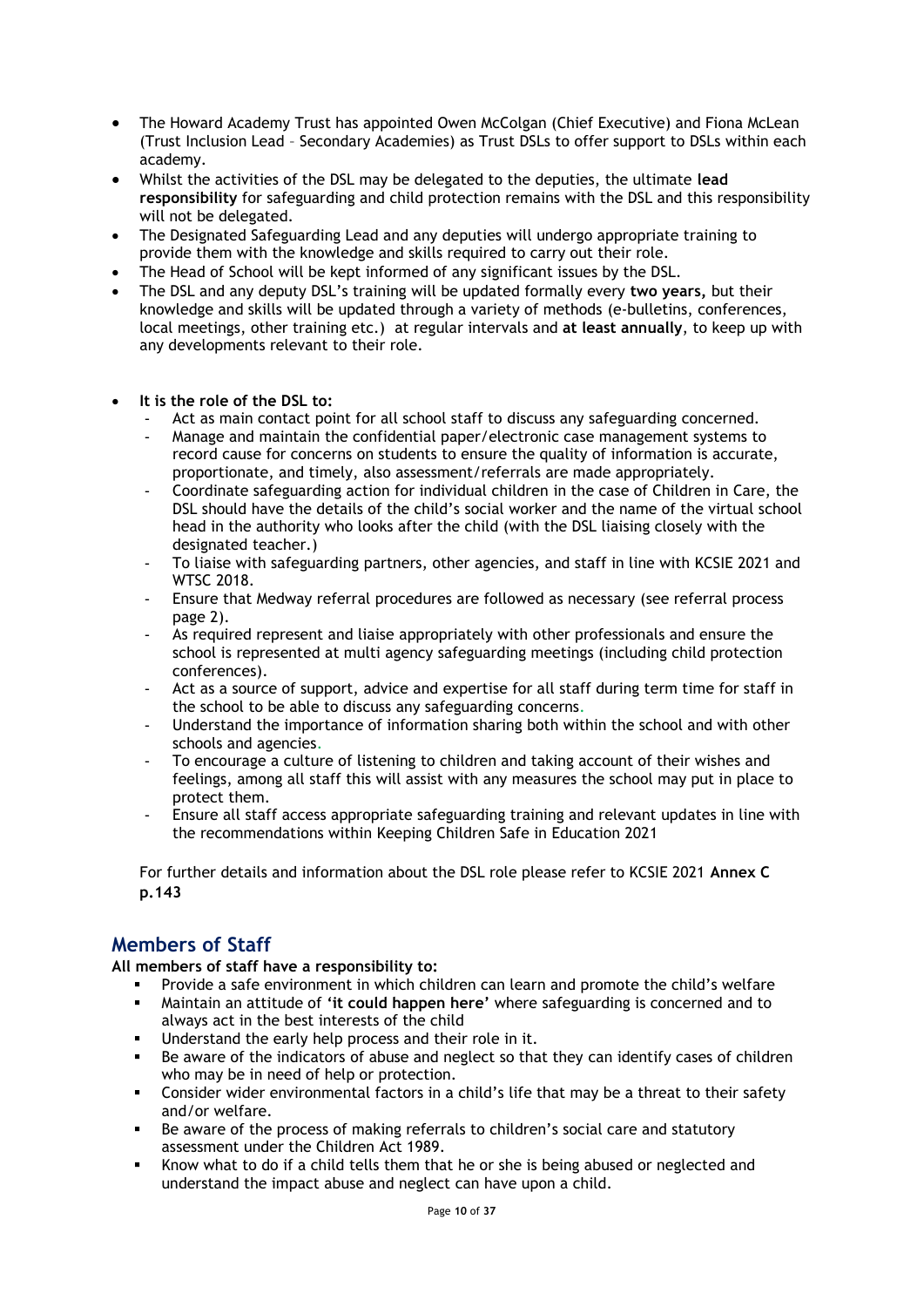- Know how to maintain an appropriate level of confidentiality.
- Understand and comply with this policy and understand other safeguarding policies and systems.
- To undertake regular and appropriate training which is regularly updated.
- Be aware of and take appropriate action to raise concerns regarding poor or unsafe practice or potential failures in the school safeguarding regime. (This may include accessing the school whistleblowing policy)

### <span id="page-10-0"></span>**Children and Young People**

**Children and young people (pupils) have a right to:**

- Contribute to the development of school safeguarding policies.
- Report abuse confidently knowing concerns will be taken seriously and that they will be listened to and effective action will be taken.
- Seek help from a trusted adult and feel listened to.
- Learn how to keep themselves safe by recognising when they are themselves at risk and how to get help when they need it, including online.

### <span id="page-10-1"></span>**Parents and Carers**

- **Parents/carers have a responsibility to:**
	- Work in partnership with the school to safeguard and promote the welfare of child/ren and understand The Howard Academy Trust/school statutory responsibilities in this area.
	- Read and adhere to the relevant school/policies and procedures.
	- **·** Talk to their children about safeguarding issues with their children & support the school in their safeguarding approaches.
	- **■** Identify behaviours which could indicate that their child is at risk of harm including online
	- Seek help and support from the school, or other appropriate agencies.
- We are committed to working with parents positively, openly, and honestly. We ensure that all parents are treated with respect, dignity, and courtesy. We respect parents' rights to privacy and confidentiality and will not share sensitive information unless we have permission, or it is necessary to do so to safeguard a child/ren.

**The welfare and safety of children however are the responsibility of all staff in school and ANY concern for a student's welfare MUST be reported to the Designated Safeguarding Lead.**

### <span id="page-10-2"></span>**Recognising Indicators of Abuse and Neglect**

- As a Trust we are aware that abuse, neglect and safeguarding issues are rarely individual events that can be covered by one definition or label. In most cases multiple issues will overlap with one another for further guidance: [Responding to Abuse and Neglect](http://www.proceduresonline.com/kentandmedway/chapters/p_respond_neglect.html) . This is outlined locally with the Medway Threshold Guidance
- Knowing what to look for is vital to the early identification of abuse and neglect. If staff are unsure, they should always speak to the Designated Safeguarding Lead (or a deputy).
- All staff in school should be aware of the definitions and indicators of abuse and neglect. There are four categories of abuse:
	- Physical abuse: a form of abuse which may involve hitting, shaking, throwing, poisoning, burning or scalding, drowning, suffocating or otherwise causing physical harm to a child.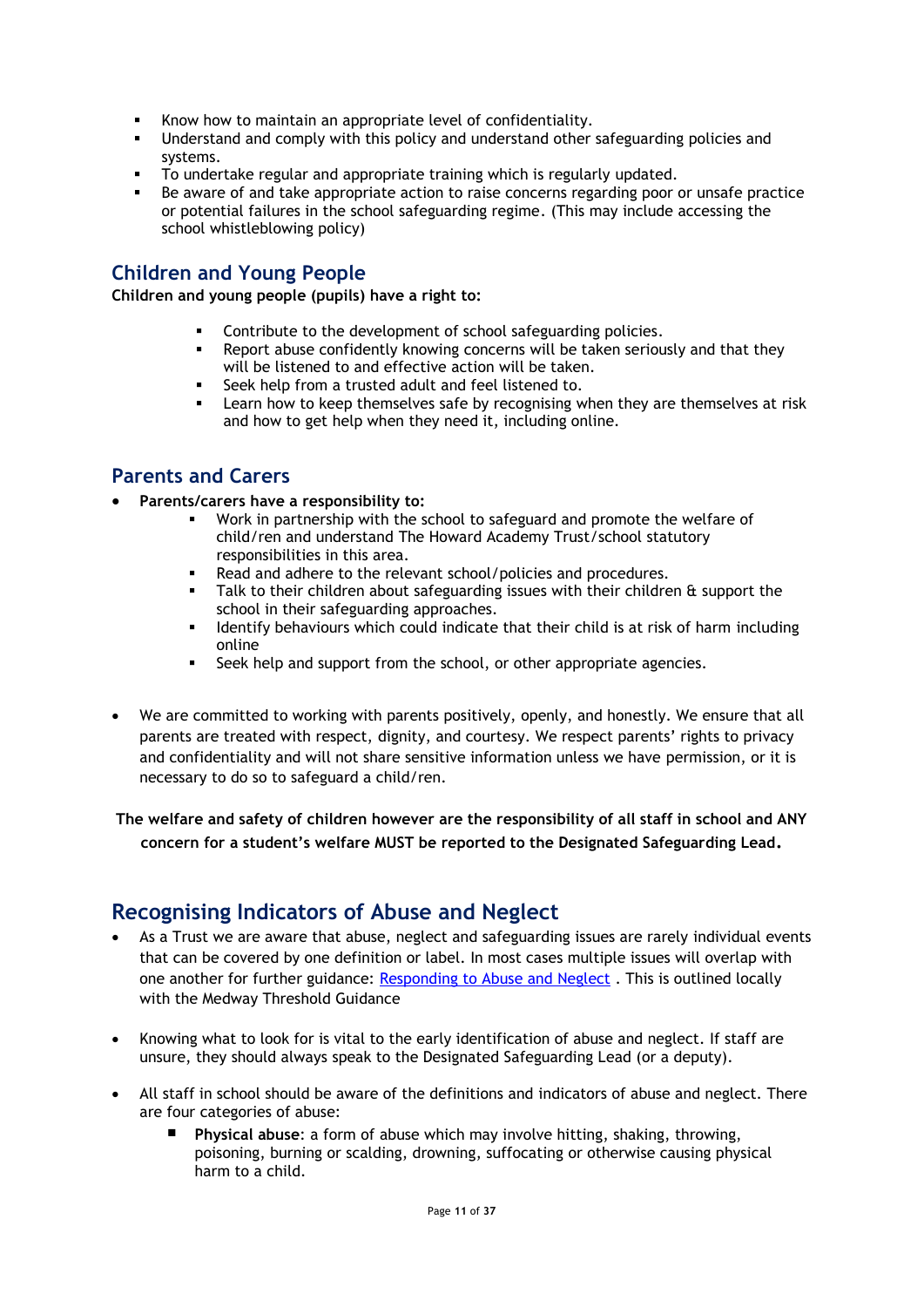- **Emotional abuse**: the persistent emotional maltreatment of a child such as to cause severe and adverse effects on the child's emotional development.
- Sexual abuse: involves forcing or enticing a child or young person to take part in sexual activities, not necessarily involving a high level of violence, whether or not the child is aware of what is happening.
- **Neglect:** the persistent failure to meet a child's basic physical and/or psychological needs, likely to result in the serious impairment of the child's health or development.

### **The most up to date definitions and possible indicators and signs of abuse are found in Appendix 1 of this document. Staff should also refer to** *[What to do if you are worried a child](https://www.gov.uk/government/publications/what-to-do-if-youre-worried-a-child-is-being-abused--2)  [is being abused 2018.](https://www.gov.uk/government/publications/what-to-do-if-youre-worried-a-child-is-being-abused--2)*

- All staff should be aware that safeguarding incidents and/or behaviours can be associated with factors outside the school or college and/or can occur between children outside of these environments. indicators of abuse and neglect do not automatically mean a child is being abused however all concerns should be taken seriously and explored by the DSL on a case-bycase basis.
- The warning signs and symptoms of child abuse and neglect can vary from child to child. Children also develop and mature at different rates, so what appears to be worrying behaviours for a younger child might be normal for an older child.
- The Howard Academy Trust recognises that some children have additional or complex needs and may require access to intensive or specialist services to support them.
- All staff, but especially the Designated Safeguarding Lead (and deputies) should consider whether children are at risk of abuse or exploitation in situations outside their families. **Extrafamilial harms** take a variety of different forms and children can be vulnerable to multiple harms including (but not limited to) sexual exploitation, criminal exploitation, and serious youth violence.
- Parental behaviours may also indicate child abuse or neglect, so staff should also be alert to parent-child interactions or concerning parental behaviours; this could include parents who are under the influence of drugs or alcohol or if there is a sudden change in their mental health.
- Children may report abuse happening to themselves, their peers or their family members. All reports made by children to staff will be taken seriously and will be responded to in line with this policy.
- By understanding the warning signs, we can respond to problems as early as possible and provide the right support and services for the child and their family. It is important to recognise that a warning sign doesn't automatically mean a child is being abused.

### <span id="page-11-0"></span>**Specific Safeguarding Issues**

The Howard Academy Trust is aware of environmental factors which may impact on a child's welfare and safety and understand safeguarding in the wider context.

• The Howard Academy Trust staff are mindful that early information sharing is vital for the effective identification, assessment, and allocation of appropriate service provision, whether this is when problems first emerge, or where a child is already known to local authority children's social care (such as a child in need or a child with a protection plan).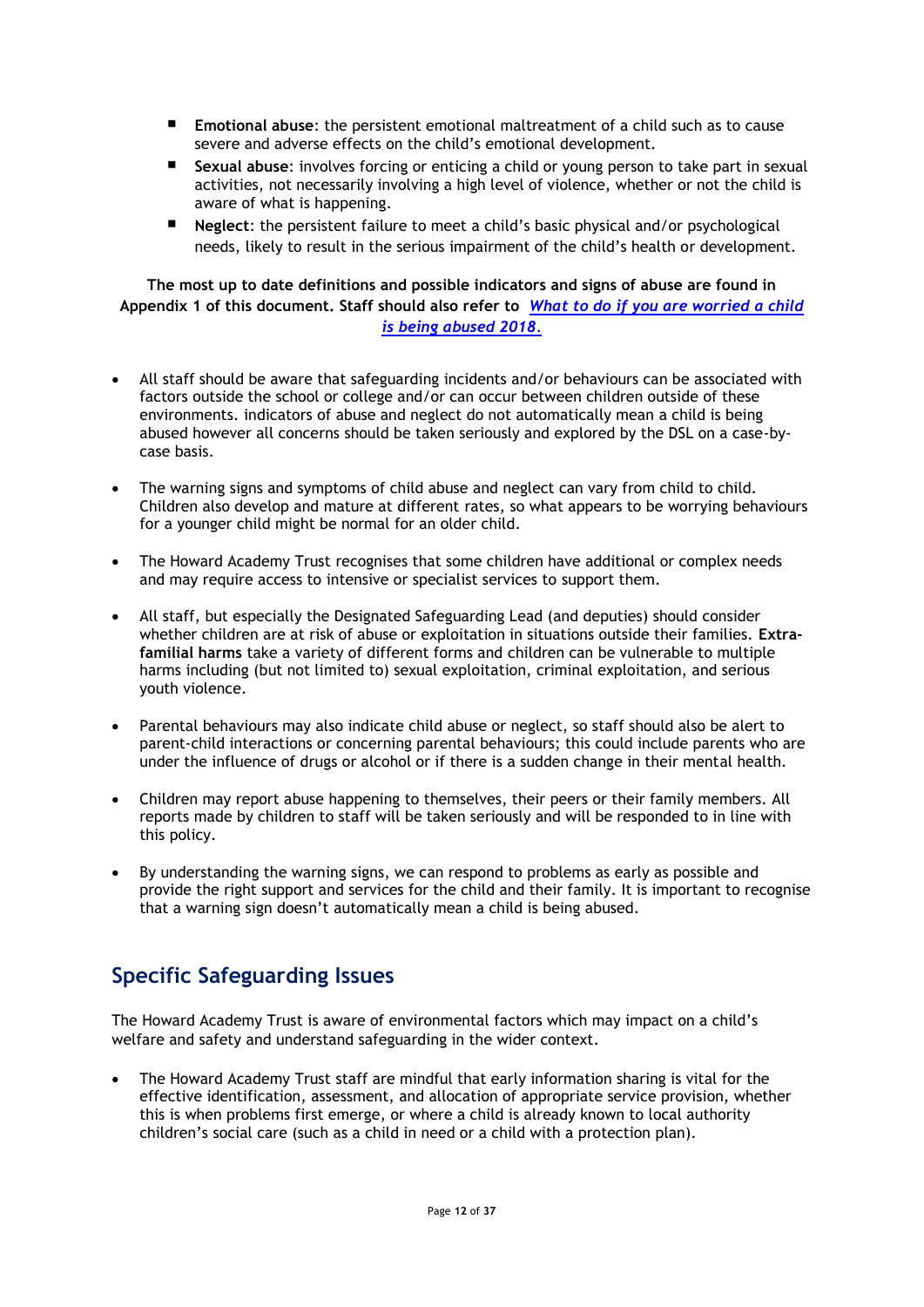• All staff should have an awareness of safeguarding issues that can put children at risk of harm. Behaviours linked to issues such as drug taking, alcohol abuse, deliberately missing education, and sharing nudes or semi-nude images (also known as youth produced sexual imagery) put children in danger. The categories/issues that follow are by no means an exhaustive list but gives an indication of the current themes in safeguarding and protecting children.

### <span id="page-12-0"></span>**Peer on Peer Abuse**

- The Howard Academy Trust recognises that children are capable of abusing their peers This referred to as peer-on-peer abuse and can take many forms. Please refer to Peer on Peer Abuse Policy for further information.
- The Howard Academy Trust believes that abuse is abuse and it will never be tolerated or passed off as "banter", "just having a laugh" or "part of growing up". All victims will be taken seriously and offered appropriate support, regardless of where the abuse takes place.
- The Howard Academy Trust recognises that peer on peer abuse can take many forms, including but not limited to:
	- o bullying, including cyberbullying
	- o physical abuse which can include hitting, kicking, shaking, biting, hair pulling, or otherwise causing physical harm
	- o sexual violence and sexual harassment
	- $\circ$  'upskirting', which typically involves taking a picture under a person's clothing without them knowing, with the intention of viewing their genitals or buttocks to obtain sexual gratification, or cause the victim humiliation, distress or alarm
	- o nude or semi-nude image sharing (also known as 'sexting' or youth
	- produced/involved sexual imagery) o initiation/hazing type violence and rituals
- Staff and leadership recognise that that some peer-on-peer abuse issues may be affected by gender, age, ability and culture of those involved, (i.e. for gender-based abuse, girls are more likely to be victims and boys more likely to be perpetrators) however, all peer-on-peer abuse is unacceptable and all reports will be taken seriously.
- In order to minimise the risk of peer-on-peer abuse**, The Howard School** will:
	- $\circ$  Implement a robust anti-bullying policy, providing an age/ability appropriate PSHE and RSE curriculum, providing a range of reporting mechanisms e.g. access to Form tutors, pastoral team, regular updates of who the students can talk to report concerns and abuse
- The Howard Academy Trust will not tolerate, dismiss or minimize any harmful behaviours in school and will take swift action to intervene when this occurs. All allegations of peer-on-peer abuse will be recorded, investigated, and dealt with in line with associated school/college policies, including child protection, anti-bullying and behaviour.
- Alleged victims, perpetrators and any other child affected by peer-on-peer abuse may be supported by:
	- We will take all reports seriously, listening carefully, avoiding victim blaming, providing appropriate pastoral support, working with parents/carers, reviewing educational approaches, and in cases of sexual assault, informing the police and/or First Response*.*
- The school will take steps to ensure that appropriate curriculum time is dedicated to enable children to develop an awareness and understanding of abusive behaviour and minimise the risk of all forms of peer-on-peer abuse. We will also ensure that children recognise warning signs and supports of support both within the school and externally (such as Kent Police, ChildLine etc.).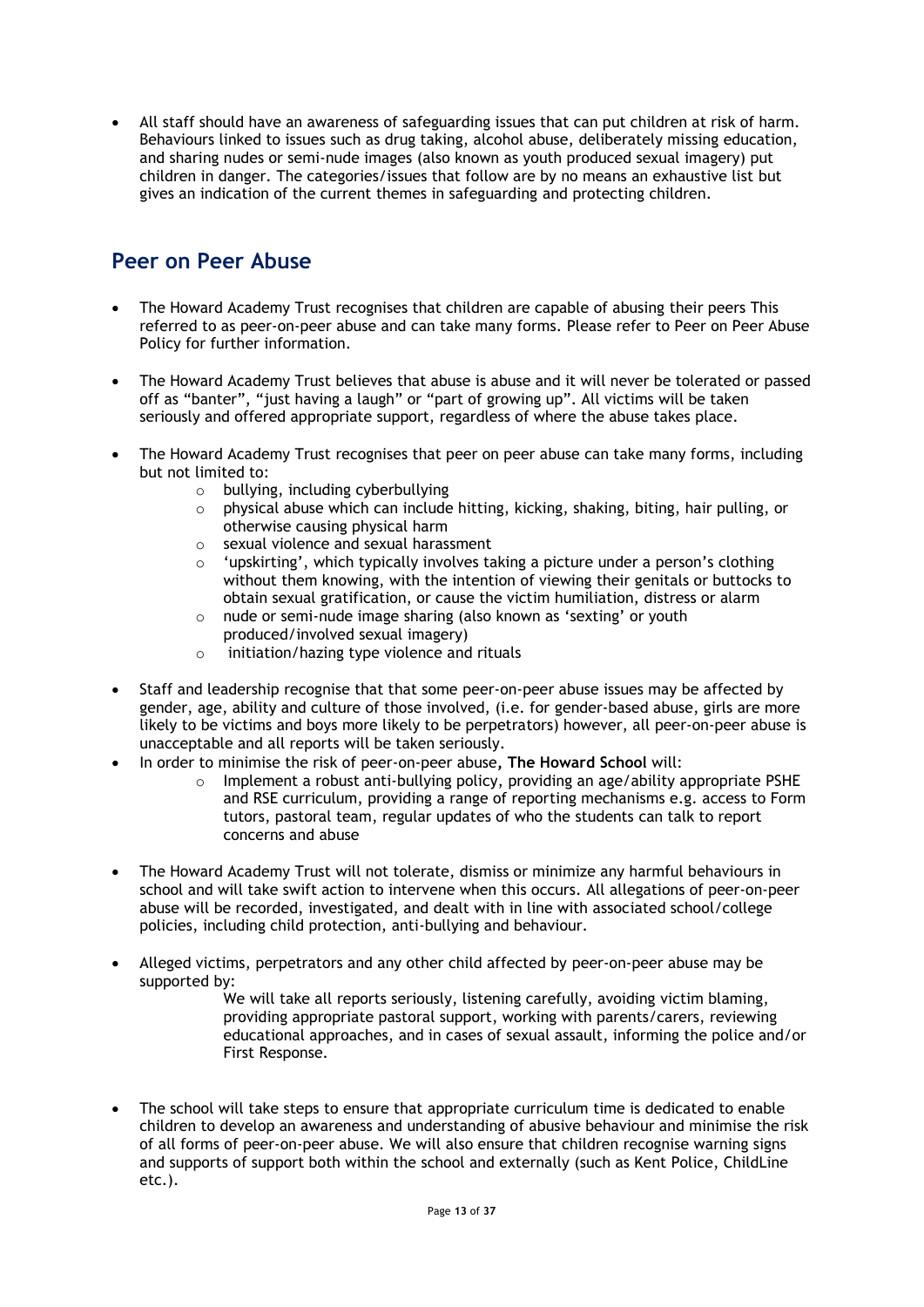# <span id="page-13-0"></span>**Child on Child Sexual Violence or Harassment**

- The Howard Academy Trust will follow the guidance outlined in part five of KCSIE 2021 and the DfE guidance '[Sexual Violence and Sexual Harassment Between Children in Schools and](https://www.gov.uk/government/publications/sexual-violence-and-sexual-harassment-between-children-in-schools-and-colleges)  [Colleges'](https://www.gov.uk/government/publications/sexual-violence-and-sexual-harassment-between-children-in-schools-and-colleges). When responding to concerns relating to child-on-child sexual violence or harassment
	- $\circ$  If DSLs are unsure how to proceed, advice will be sought from the Education Safeguarding Service.
- The Howard Academy Trust recognises that staff must be vigilant and recognise that information may come from overheard conversations or observed behaviour changes.
- It is essential that all victims of sexual violence or sexual harassment are reassured that they are being taken seriously and that they will be supported and kept safe. A victim will never be given the impression that they are creating a problem by reporting sexual violence or sexual harassment or be made to feel ashamed for making a report.
- Immediate consideration will be given as to how best to support and protect the victim and the alleged perpetrator (and any other children involved/impacted).
- When there has been a report of sexual violence or harassment, the DSL will make an immediate risk and needs assessment which will be considered on a case-by-case basis. The risk and needs assessment will be recorded and kept under review and will consider the victim (especially their protection and support), the alleged perpetrator, and all other children, adult students (if appropriate**)** and staff and any actions that are required to protect them.
- Where possible KCSIE 2021 recommends that two members of staff manage reports of sexual violence and harassment.
- Reports will initially be managed internally by the The Howard School and where necessary will be referred to Integrated Children's Services and/or the Police.
	- $\circ$  The decision making and required action taken will vary on a case by case basis, but will be informed by the wishes of the victim; the nature of the alleged incident (including whether a crime may have been committed); the ages and developmental stages of the children involved; any power imbalance between the children; if the alleged incident is a one-off or a sustained pattern of abuse; if there are any ongoing risks to the victim, other children, adult students or The Howard Academy Trust staff; and, any other related issues or wider context.
	- $\circ$  The Howard Academy Trust will regularly review decisions and actions to update and improve policies and practice.
		- $\circ$  The school will consider the physical and mental health implications for both the victim and perpetrator. It is identified that both individuals will need additional support and provision of further information about harmful sexual behaviours and may need signposting to further sources of support.

### <span id="page-13-1"></span>**Nude and/or Semi-Nude Image Sharing by Children**

- DSLs will respond to concerns as set out in the non-statutory UKCIS guidance: [Sharing nudes](https://www.gov.uk/government/publications/sharing-nudes-and-semi-nudes-advice-for-education-settings-working-with-children-and-young-people)  [and semi-nudes: advice for education settings working with children and young people](https://www.gov.uk/government/publications/sharing-nudes-and-semi-nudes-advice-for-education-settings-working-with-children-and-young-people)' (Updated December 2020)
- The term 'sharing nudes and semi-nudes' is used to mean the sending or posting of nude or semi-nude images, videos or live streams of/by young people under the age of 18. Creating and sharing nudes and semi-nudes of under-18s (including those created and shared with consent) is illegal which makes responding to incidents complex.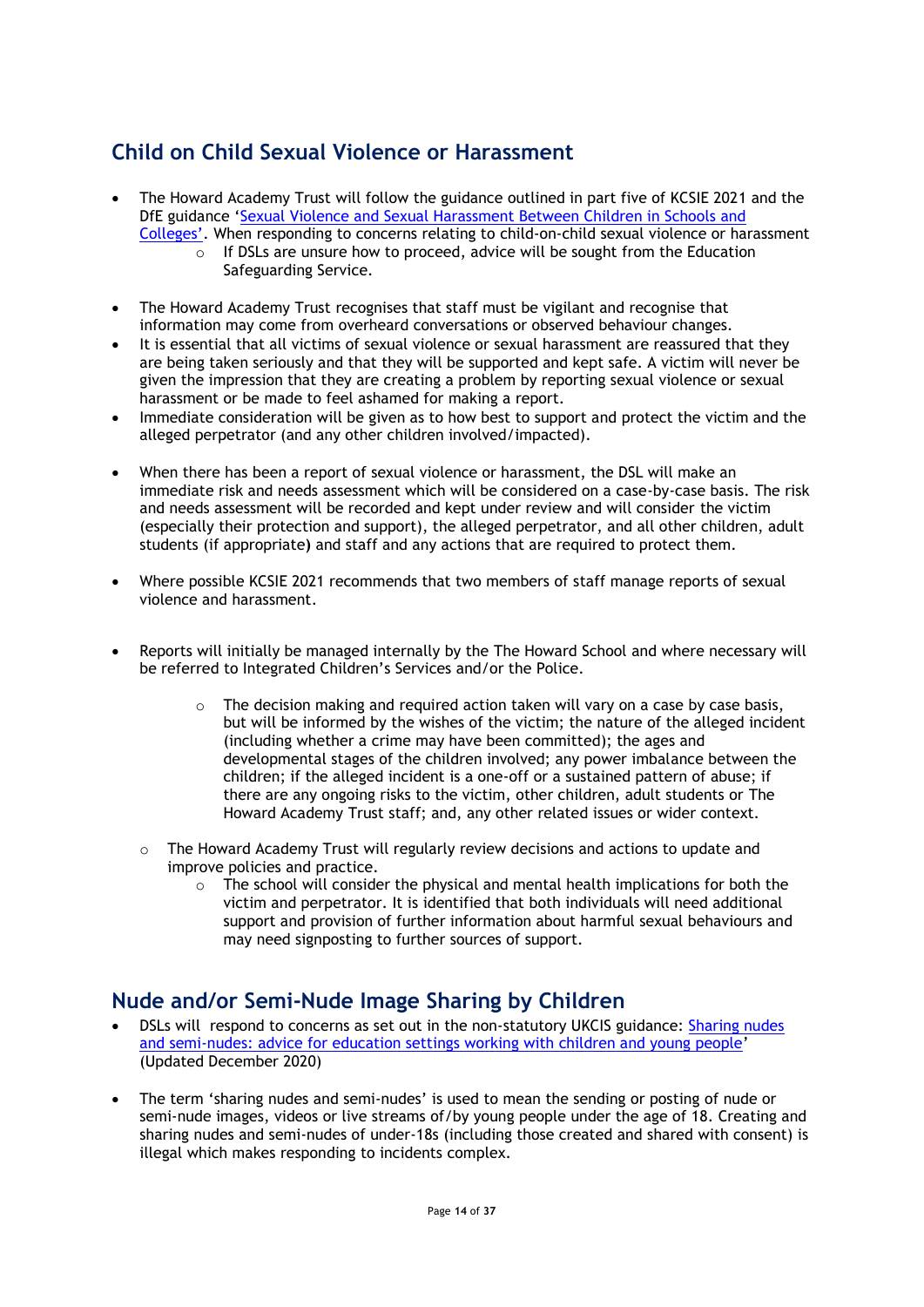- When made aware of concerns involving nude or semi-nude image taking/sharing involving children, staff are advised to:
	- $\circ$  Report any concerns involving nude or semi-nude image sharing involving children to the DSL immediately.
	- o Never view, copy, print, share, store or save the imagery, or ask a child to share or download it – this may be illegal. If staff have already viewed the imagery by accident (e.g., if a child has shown it to them), this will be immediately reported to the DSL.
	- o Not delete the imagery or ask the young person to delete it.
	- o Not say or do anything to blame or shame any children involved.
	- $\circ$  Explain to child(ren) involved that they will report the issue to the DSL and reassure them that they will receive appropriate support and help.
	- o Not ask the child or children involved in the incident to disclose information regarding the imagery and not share information about the incident with other members of staff, the child(ren) involved or their, or other, parents and/or carers. This is the responsibility of the DSL.
- The Howard Academy Trust recognises that nude and semi-nude image sharing (also known as youth produced/involved sexual imagery or "sexting") is a safeguarding issue; all concerns will be reported to and dealt with by the DSL (or deputy).
	- $\circ$  the DSL will hold an initial review meeting with appropriate staff and will speak with the children involved if appropriate.
	- $\circ$  parents and carers will be informed at an early stage and involved in the process to best support children, unless there is good reason to believe that involving them would put a child at risk of harm.
	- $\circ$  a referral will be made to ICS and/or the police immediately if:
		- the incident involves an adult (over 18).
		- there is reason to believe that a child has been coerced, blackmailed or groomed, or there are concerns about their capacity to consent (for example, age of SEND).
		- the image/videos involve sexual acts and a child under the age of 13, depict sexual acts which are unusual for the child's developmental stage, or are violent.
		- a child is at immediate risk of harm owing to the sharing of nudes and seminudes.
- All decisions will be recorded in line with our child protection procedures and will be based on the consideration of the best interests of any child involved. The DSL may choose to involve other agencies at any time if further information/concerns are disclosed at a later date.
- If DSLs are unsure how to proceed, advice will be sought from the Education Safeguarding Service.

# <span id="page-14-0"></span>**Gangs, County Lines, Serious Violence, Crime and Exploitation**

- The Howard Academy Trust acknowledges the impact of gangs, county lines, serious violence, crime and exploitation. Any concerns regarding gangs, county lines, serious violence, crime and exploitation will be reported and responded to in line with other child protection concerns.
	- The initial response to child victims is important and staff will take any allegations seriously and work in ways that support children and keep them safe.

### **Child Sexual Exploitation (CSE) and Child Criminal Exploitation (CCE)**

• The Howard Academy Trust recognises both CSE and CCE are forms of abuse and both occur where an individual or group takes advantage of an imbalance in power to coerce, manipulate or deceive a child into sexual or criminal activity.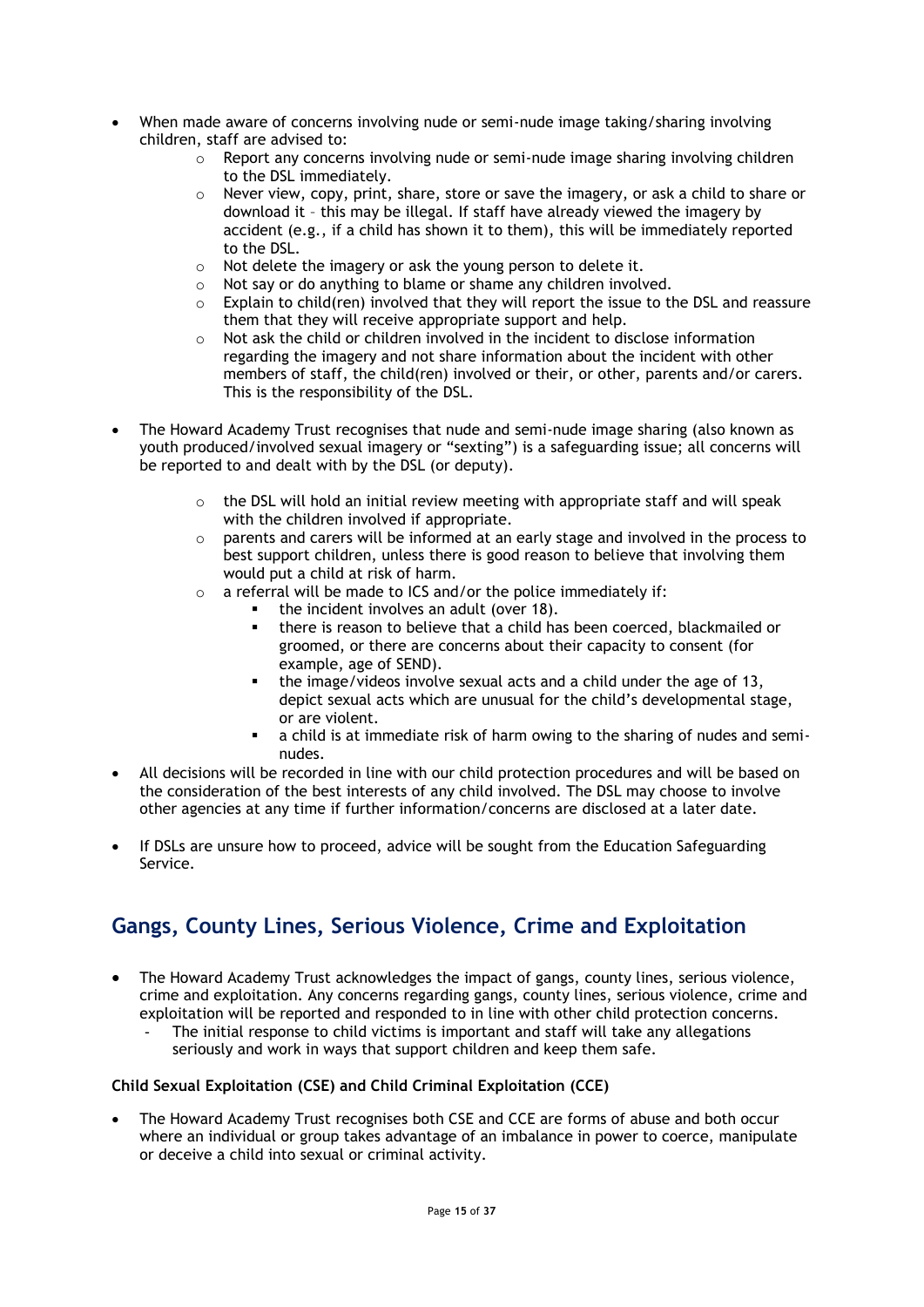- Whilst age may be the most obvious, this power imbalance can also be due to a range of other factors including gender, sexual identity, cognitive ability, physical strength, status, and access to economic or other resources. In some cases, the abuse will be in exchange for something the victim needs or wants and/or will be to the financial benefit or other advantage (such as increased status) of the perpetrator or facilitator
- The abuse can be perpetrated by individuals or groups, males or females, and children or adults. The abuse can be a one-off occurrence or a series of incidents over time and range from opportunistic to complex organised abuse. It can involve force and/or enticement-based methods of compliance and may, or may not, be accompanied by violence or threats of violence. Victims can be exploited even when activity appears consensual, and it should be noted exploitation as well as being physical can be facilitated and/or take place online.
- Sexual exploitation can be difficult to spot and sometimes mistaken for "normal" teenage behaviour. Knowing the signs can help protect children and help them when they've no one else to turn to. To support in identifying the signs of child sexual exploitation please refer to the [Exploitation Identification](https://www.medway.gov.uk/mscb/info/4/advice-resources-professionals/19/child-sexual-exploitation) – Toolkit Kent and Medway and [the MSCP Risk Assessment tool for](https://www.medwayscp.org.uk/mscb/info/4/advice-resources-professionals/29/working-young-people-sexually-active)  [sexually active young people.](https://www.medwayscp.org.uk/mscb/info/4/advice-resources-professionals/29/working-young-people-sexually-active)

#### **Gangs, County Lines and Serious Violence**

- Criminal exploitation of young and vulnerable people is a common feature in the facilitation of county lines drugs supply, whether for the storage or supply of drugs, the movement of cash, or to secure the use of dwellings held by vulnerable people in the rural marketplace this is commonly referred to as cuckooing.
- All staff have been trained and recognise the need to be vigilant for the signs and aware of risk factors which may increase the likelihood of involvement in serious violence, exploitation, and gang activity including but not limited to:
	- Being male however girls who are exploited can be very different to that of boys, indicators may not be the same, but professionals need to be aware that girls are just as much at risk as boys.
	- Children who associate with other young people involved in exploitation
	- Children who go missing for periods of time or regularly come home late
	- Change in friendships/relationships with others/groups
	- Having been frequently absent or permanently excluded from school
	- having experienced child maltreatment
	- Unexplained gifts/new possessions these can indicate children have been approached by/involved with individuals associated with criminal networks/gangs.
	- Signs of self-harm/significant change in wellbeing
	- having been involved in offending, such as theft or robbery
- Further advice for schools and colleges is provided in the [Home Office's Preventing youth](https://www.gov.uk/government/publications/advice-to-schools-and-colleges-on-gangs-and-youth-violence)  [violence and gang involvement](https://www.gov.uk/government/publications/advice-to-schools-and-colleges-on-gangs-and-youth-violence) and its [Criminal exploitation of children and vulnerable adults:](https://www.gov.uk/government/publications/criminal-exploitation-of-children-and-vulnerable-adults-county-lines)  [county lines guidance.](https://www.gov.uk/government/publications/criminal-exploitation-of-children-and-vulnerable-adults-county-lines)
- Where an exploitation concern has been identified, the form linked below is to be used to provide intelligence to the police to get a better understanding of local exploitation concerns and issues.
	- Through this portal you can report **Perpetrators** of child exploitation, **Places and Spaces**  where Child Exploitation is suspected of taking place and **vehicles** believed to be connected to be exploiting children. Please use the link to - [Report an Exploitation Concern](https://www.qes-online.com/Kent/eIntel/Live/m/eintel/public/index)  [Online.](https://www.qes-online.com/Kent/eIntel/Live/m/eintel/public/index)

#### **This is for Child Exploitation specifically. But for general vulnerability concerns, they still need to be reported directly to the police in the usual way (101 or 999).**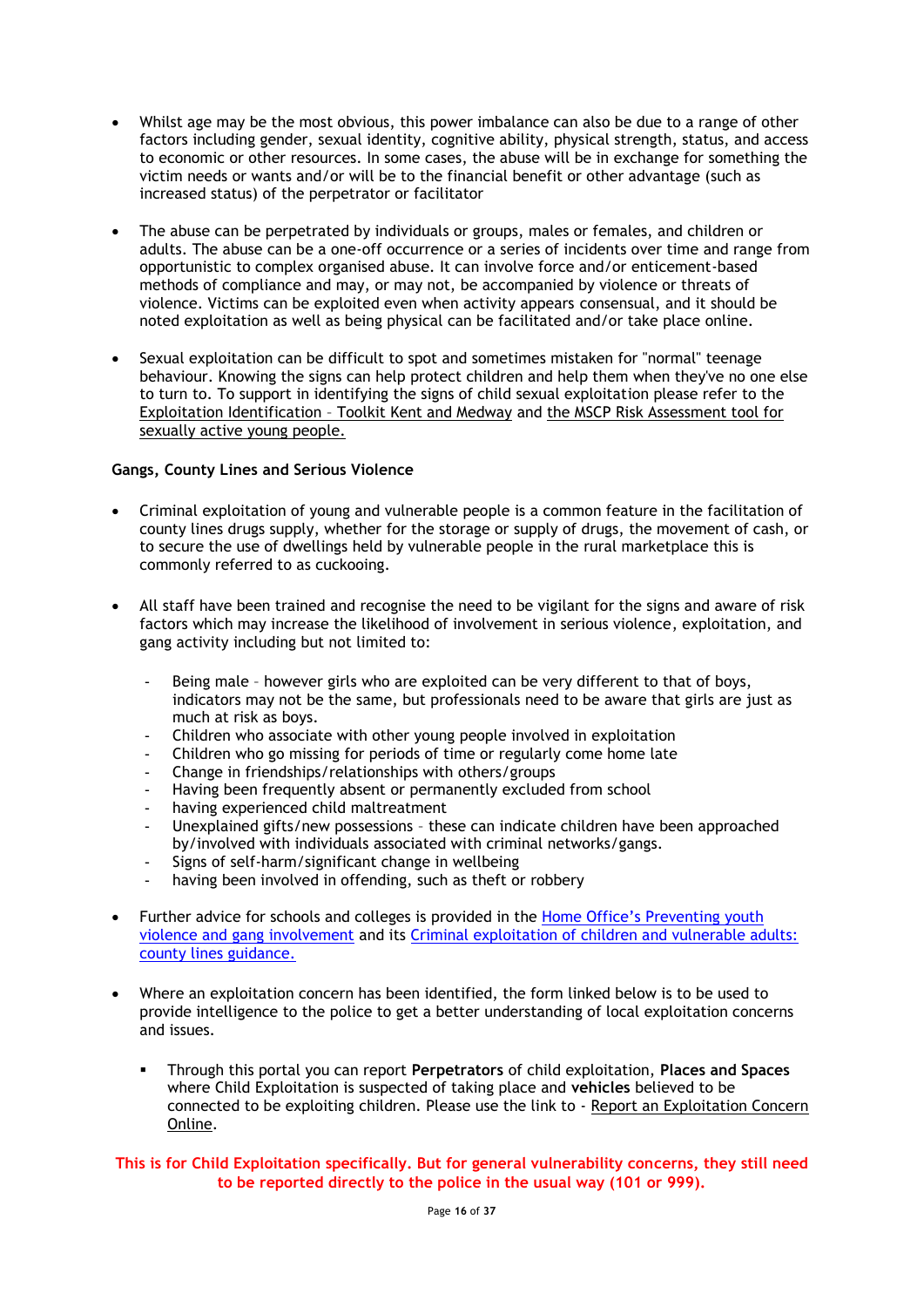#### **Please note, this portal is also not suitable for reporting crime as is not monitored 24/7.**

• The Howard School will make referrals to Children's Social Care and the police. Should we have reason to believe a student has become involved in this activity.

# <span id="page-16-0"></span>**Mental Health**

- The Howard Academy Trust will ensure that all staff have an awareness of mental health problems and be aware in some cases, that it can be an indicator that a child has suffered or is at risk of suffering abuse, neglect, or exploitation. Staff are aware of how children's experiences, can impact on their mental health, behaviour, and education.
- Where children have suffered abuse and neglect, or other potentially traumatic adverse childhood experiences (ACES), this can have a lasting impact throughout childhood, adolescence and into adulthood. It is important that staff are aware of how these children's experiences, can impact on their mental health, behaviour, and education.
- Only appropriately trained professionals should attempt to make a diagnosis of a mental health problem. Staff however, are '**well placed'** to identify behaviour suggestive of a mental health problem or being at risk of developing one.
- If staff have a mental health concern about a child that is also a safeguarding concern, immediate action should be taken, following their child protection policy, and speaking to the designated safeguarding lead or a deputy.

### <span id="page-16-1"></span>**Online Safety**

- It is recognised by The Howard Academy Trust that the use of technology presents challenges and risks to children and adults both inside and outside of The Howard Academy Trust academies
- The use of technology has become a significant component of many safeguarding issues. Child sexual exploitation; radicalisation; sexual predation: technology often provides the platform that facilitates harm.
- The Howard Academy Trust will empower, protect and educate the community in their use of technology and establish mechanisms to identify, intervene in, and escalate any incident where appropriate.
- The DSL has overall responsibility for online safeguarding within the school but will liaise as necessary with other members of staff.
- The DSL and leadership team have read annex D regarding Online Safety within 'Keeping Children Safe in Education' 2021.
- The Howard Academy Trust identifies the breadth of issues within online safety can be considerable, but they can be broadly categorised into three areas of risk:
	- **Content:** being exposed to illegal, inappropriate or harmful material
	- **EXECONTER 1** Contact: being subjected to harmful online interaction with other users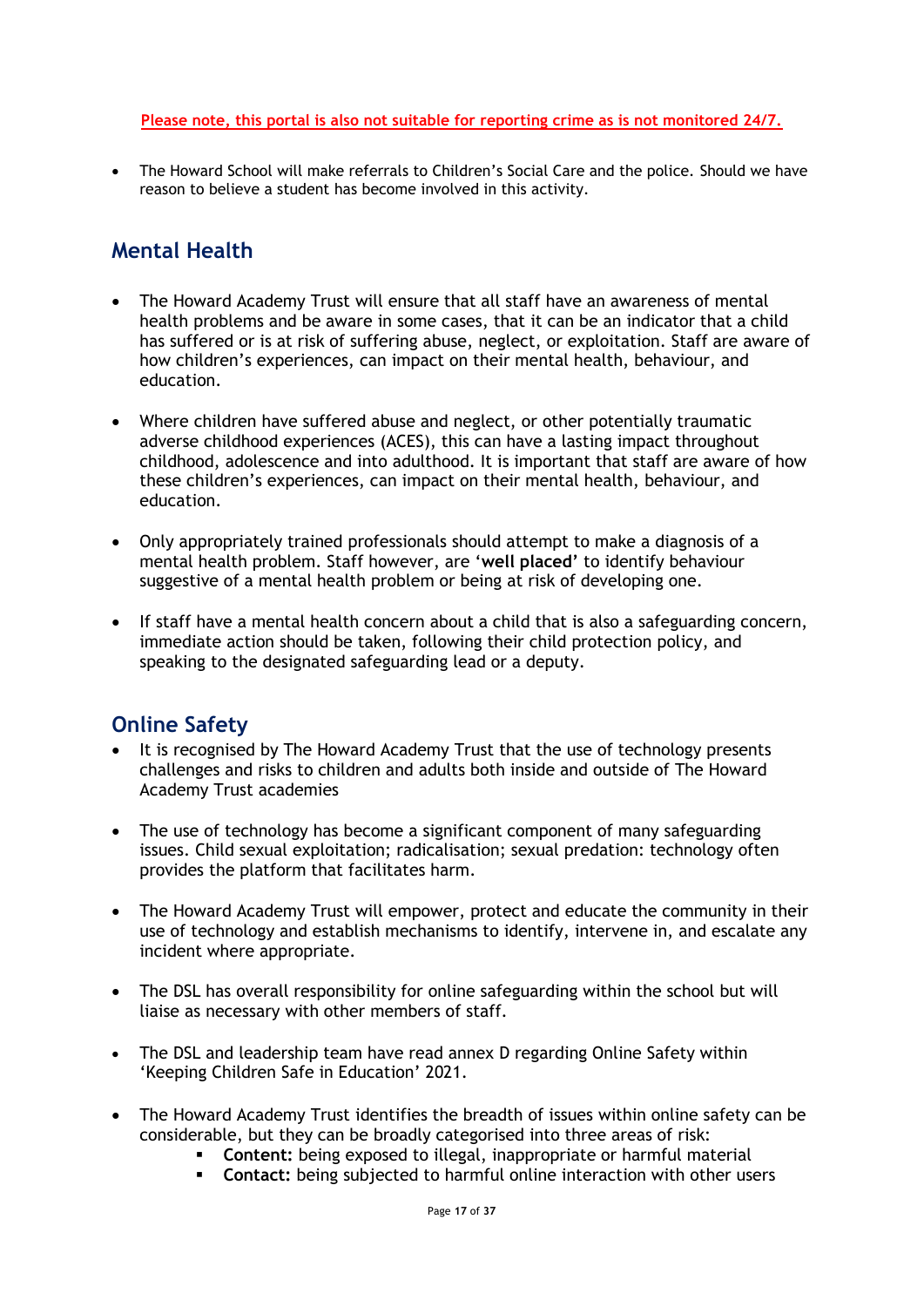- **Conduct:** personal online behaviour that increases the likelihood of, or causes, harm.
- **Commerce –** being exposed to online gambling, inappropriate advertising, phishing and or financial scams.
- The Howard Academy Trust recognises the specific risks that can be posed by mobile phones and cameras and in accordance with KCSIE 2021 and has appropriate policies in place that are shared and understood by all members of the school community. Further information reading the specific approaches relating to this can be found in the school's Online Safety Policy, Acceptable Use Policy and Image Use Policy which can be found on the THAT Policy Centre.
- Academies within The Howard Academy Trust use a wide range of technology. This includes computers, laptops, tablets and other digital devices, the internet, our learning platform, intranet and email systems.
	- All School owned devices and systems will be used in accordance with our acceptable use policies and with appropriate safety and security measures in place
- All members of staff have access to appropriate, regular and up-to-date online safety information as part of their safeguarding training.

-

- The Howard Academy Trust will ensure that when pupils and staff access the school systems and internet provision appropriate filters and monitoring systems are in place.
- Filtering and monitoring are an important part of school's online safety responsibilities, it is only one part of our approach to online safety. Pupils and adults may have access to systems external to the school control such as mobile phones and other internet enabled devices and technology and where concerns are identified appropriate action will be taken.
- The Howard Academy Trust recognises that many pupils and parents will have unlimited and unrestricted access to the internet via 3G and 4G in particular this is external to the school's control such as mobile phones and other internet enabled devices. Where concerns are identified appropriate action will be taken.
- The Howard Academy Trust will ensure a comprehensive whole school curriculum is developed and in place to enable and equip all pupils with the knowledge needed to make the best use of the internet and technology in a safe, considered and respectful way, so they are able to reap the benefits of the online world and manage the risks effectively. **DSLs and SLT may find it helpful to access UK Council for Internet Safety (UKCIS) '***[Education for a Connected World Framework](https://www.gov.uk/government/publications/education-for-a-connected-world)***' and DfE '***[Teaching](https://www.gov.uk/government/publications/teaching-online-safety-in-schools)  [online safety in school](https://www.gov.uk/government/publications/teaching-online-safety-in-schools)'* **guidance.**.
- The Trust/academy will also support parents and the wider school community (including all members of staff) to become aware and alert to the need to keep children safe online.
	- The DSL will respond to online safety concerns in line with the child protection and other associated policies such as anti-bullying and behaviour.
		- o Internal sanctions and/or support will be implemented as appropriate.
		- o Where necessary, concerns will be escalated and reported to relevant partner agencies in line with local policies and procedures.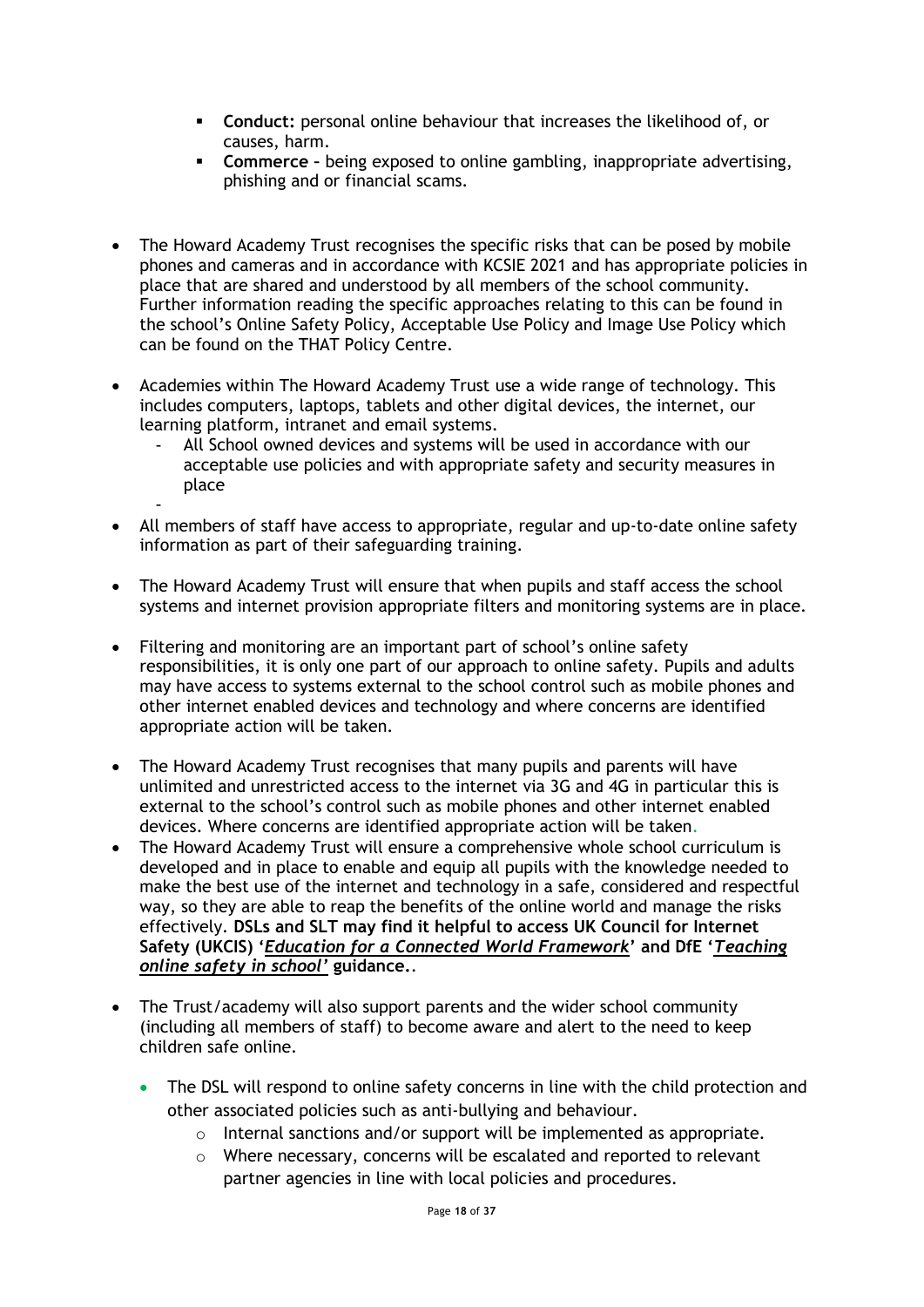### *Where children are asked to learn online at home in response to a full or partial closure:*

- The Howard Academy Trust will ensure any remote sharing of information, communication and use of online learning tools and systems will be in line with privacy and data protection requirements.
- All communication with learners and parents/carers will take place using The Howard Academy Trust provided or approved communication channels; for example, The Howard Academy Trust provided email accounts and phone numbers and/or agreed systems e.g., Arbor/ Google Classroom, Microsoft 365 or equivalent.
	- Any pre-existing relationships or situations which mean this cannot be complied with will be discussed with the DSL.
- Staff and learners will engage with remote teaching and learning in line with existing behaviour principles as set out in our The Howard Academy Trust behaviour policy/code of conduct and Acceptable Use Policies.
- Staff and learners will be encouraged to report issues experienced at home and concerns will be responded to in line with our child protection and other relevant policies.
- When delivering remote learning, staff will follow our Remote Learning Acceptable Use Policy (AUP).
- Parents/carers will be made aware of what their children are being asked to do online, including the sites they will be asked to access. The Howard Academy Trust will continue to be clear who from the school (if anyone) their child is going to be interacting with online.
- Parents/carers will be encouraged to ensure children are appropriately supervised online and that appropriate parent controls are implemented at home.

*Additional guidance for DSLs and SLT regarding remote learning is available at DfE: [Safeguarding](https://www.gov.uk/guidance/safeguarding-and-remote-education-during-coronavirus-covid-19)  [and remote education during coronavirus \(COVID-19\)](https://www.gov.uk/guidance/safeguarding-and-remote-education-during-coronavirus-covid-19)*

# <span id="page-18-0"></span>**Children Missing Education (CME)**

- All staff should be aware that children going missing, **particularly repeatedly**, can act as a vital warning sign of a range of safeguarding possibilities. This may include abuse and neglect, which may include sexual abuse or exploitation and child criminal exploitation. It may indicate mental health problems, risk of substance abuse, risk of travelling to conflict zones, risk of female genital mutilation or risk of forced marriage.
- Early intervention is necessary to identify the existence of any underlying safeguarding risk and to help prevent the risks of a child going missing in future.
- The Howard Academy Trust recognises that, when a child is not in school, children may be vulnerable to or exposed to other risks, so we work with parents and other partners to keep children in school whenever possible.
- Staff should be aware of their school's unauthorised absence and children missing from education procedures

### <span id="page-18-1"></span>**Domestic Abuse**

- Domestic abuse is any type of controlling, bullying, threatening or violent behaviour between people in a relationship. It can seriously harm children and young people and witnessing domestic abuse is child abuse. Exposure to domestic abuse and/or violence can have a serious, long lasting emotional and psychological impact on children.
- The Howard Academy Trust recognises that Domestic abuse can encompass but is not limited to psychological; physical; sexual; financial; and emotional abuse.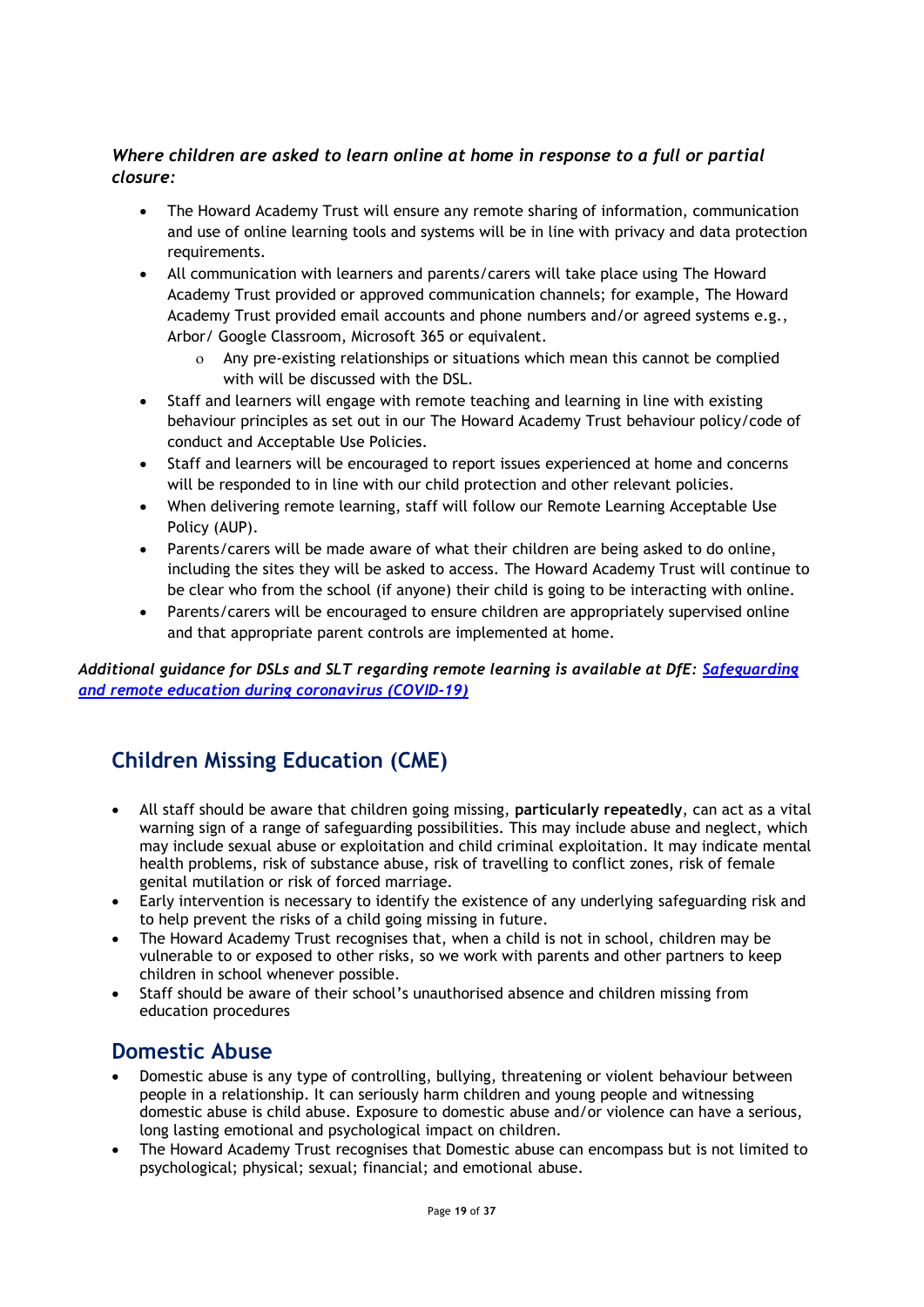• In some cases, a child may blame themselves for the abuse or may have had to leave the family home as a result. Domestic abuse affecting young people can also occur within their personal relationships, as well as in the context of their home life.

# <span id="page-19-0"></span>**So-called 'honour-based' abuse**

- So-called 'honour-based' abuse (HBA) encompasses incidents or crimes which have been committed to protect or defend the honour of the family and/or the community, including female genital mutilation (FGM), forced marriage, and practices such as breast ironing. Abuse committed in the context of preserving "honour" often involves a wider network of family or community pressure and can include multiple perpetrators.
- All staff need to be alert to the possibility of a child being at risk of HBA, or already having suffered HBA.
- If staff have a concern regarding a child that might be at risk of HBA or who has suffered from HBA, they should speak to the Designated Safeguarding Lead (or deputy). As appropriate, they will activate local safeguarding procedures, using existing national and local protocols for multi-agency liaison with police and children's social care. Where FGM has taken place, since 31 October 2015 there has been a **mandatory reporting duty** placed on **teachers** that requires a different approach (see following section).

### <span id="page-19-1"></span>**Female Genital Mutilation (FGM):**

- FGM comprises all procedures involving partial or total removal of the external female genitalia or other injury to the female genital organs. It is illegal in the UK and a form of child abuse with long-lasting harmful consequences.
- Section 5B of the Female Genital Mutilation Act 2003 (as inserted by section 74 of the Serious Crime Act 2015) places a **statutory duty** upon **teachers,** to report to the police where they discover (either through disclosure by the victim or visual evidence) that FGM appears to have been carried out on a girl under 18. It will be rare for teachers to see visual evidence, and they should **not** be examining pupils or students.
- The duty does not apply in relation to at risk or suspected cases (i.e., where the teacher does not discover that an act of FGM appears to have been carried out, either through disclosure by the victim or visual evidence). In these cases, teachers should follow local safeguarding procedures. The following is a useful summary of the FGM mandatory reporting duty [FGM Fact](https://assets.publishing.service.gov.uk/government/uploads/system/uploads/attachment_data/file/496415/6_1639_HO_SP_FGM_mandatory_reporting_Fact_sheet_Web.pdf)  [Sheet](https://assets.publishing.service.gov.uk/government/uploads/system/uploads/attachment_data/file/496415/6_1639_HO_SP_FGM_mandatory_reporting_Fact_sheet_Web.pdf)
- Teachers **must** personally report to the police cases where they discover that an act of FGM appears to have been carried out. Unless the teacher has good reason not to, they should still consider and discuss any such case with the school's or college's Designated Safeguarding Lead (or deputy) and involve children's social care as appropriate.

### <span id="page-19-2"></span>**Forced Marriage**

- Forcing a person into a marriage is a crime in England and Wales. Forced marriages occur when either or both participants have been pressured into entering matrimony, without giving their free consent. It's not the same as an arranged marriage, which may have been set up by a relative or friend and has been willingly agreed to by the couple.
- The Howard Academy Trust recognise that some communities use religion and culture as a way to coerce a person into marriage. Sometimes violence, threats or any other form of coercion is used to cause a person to enter a marriage. Threats can be physical or emotional and psychological.

### <span id="page-19-3"></span>**Breast Ironing**

• Breast flattening is a form of child abuse. See the CPS legal guidance on [Child Abuse](https://www.cps.gov.uk/node/5614)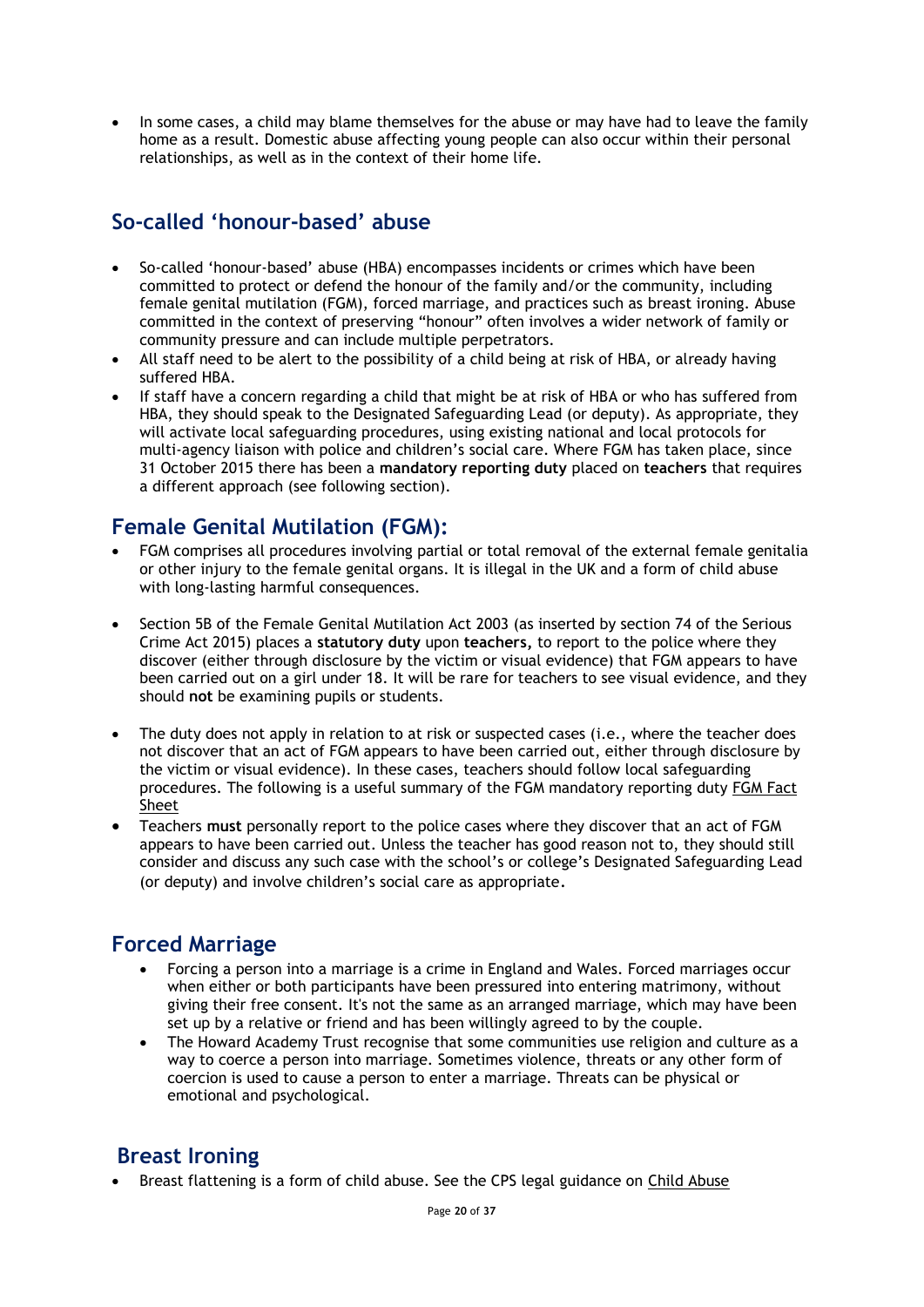- Breast Ironing is the process whereby young pubescent girls' breasts are ironed, massaged and/or pounded down using hard or heated objects in order for the breasts to disappear or delay the development of the breasts entirely. It is believed that by carrying out this act, young girls will be protected from harassment, rape, abduction and early forced marriage and therefore be kept in education
- There are potentially significant physical and psychological consequences and risks related to this practice. Breast flattening is a form of child abuse. Therefore, professionals must follow their Local Safeguarding Children's Board Procedures.

### <span id="page-20-0"></span>**Preventing radicalisation**

- The Counter Terrorism and Security Act 2015 placed a duty on specified authorities, which includes schools, to have due regard to the need to prevent people from being drawn into terrorism (the PREVENT duty). The school's work in promoting life in modern Britain and promoting Fundamental British Values (democracy; the rule of law; individual liberty; mutual respect for and tolerance of those with different faiths and beliefs and for those without faith) through the curriculum and pastoral programs underpins this strategy.
- Staff should be aware that there is no single way of identifying whether a child is likely to be susceptible to an extremist ideology. Background factors combined with specific influences such as family and friends may contribute to a child's vulnerability. Similarly, radicalisation can occur through many different methods (such as social media) and settings (such as the internet).
- The department has published advice for schools on the [Prevent duty.](https://www.gov.uk/government/publications/protecting-children-from-radicalisation-the-prevent-duty) The advice is intended to complement the Prevent guidance and signposts other sources of advice and support.
- Every member of staff at The Howard Academy Trust recognises that children exposed to radicalisation and extremism is no different to safeguarding against any other vulnerability and should be approached in the same way as protecting children from other risks.
- All staff and governors should complete the [Prevent online Awareness training](https://www.elearning.prevent.homeoffice.gov.uk/la2/screen1.html) package developed by the Home Office which includes guidance on how to identify people who may be vulnerable to being drawn into terrorism, and how to refer them into the Channel process.

### <span id="page-20-1"></span>**Looked after children, previously looked after children and care leavers**

- The Howard Academy Trust acknowledges and understand the common reason for children becoming looked after is as a result of abuse and/or neglect and a previously looked after child potentially remains vulnerable.
- The school has a 'desig[nated teacher'](https://www.gov.uk/government/publications/designated-teacher-for-looked-after-children) (Fiona McLean, Trust Inclusion Lead) who works with local authorities to promote the educational achievement of registered pupils who are looked after or who have been previously looked after.
- The designated teacher will work with the DSL to ensure appropriate staff have the information they need in relation to a child's looked after legal status, contact arrangements with birth parents or those with parental responsibility, care arrangements and the levels of authority delegated to the carer by the authority looking after them.
- The Howard School understands their responsibility to inform the Local Authority via First Response of Private fostering arrangements when they believe that a child is being cared for as part of a private fostering arrangement. (When a child under 16, or a8 if they are disabled is cared for and lives with an adult who is not a relative for 28days or more.

# <span id="page-20-2"></span>**Child Protection Procedures**

• The Howard Academy Trust adheres to the MSCP Safeguarding Children Procedures. The full MSCP procedures and additional guidance relating to specific safeguarding issues can be found on the MSCP website<https://www.medwayscp.org.uk/mscb/>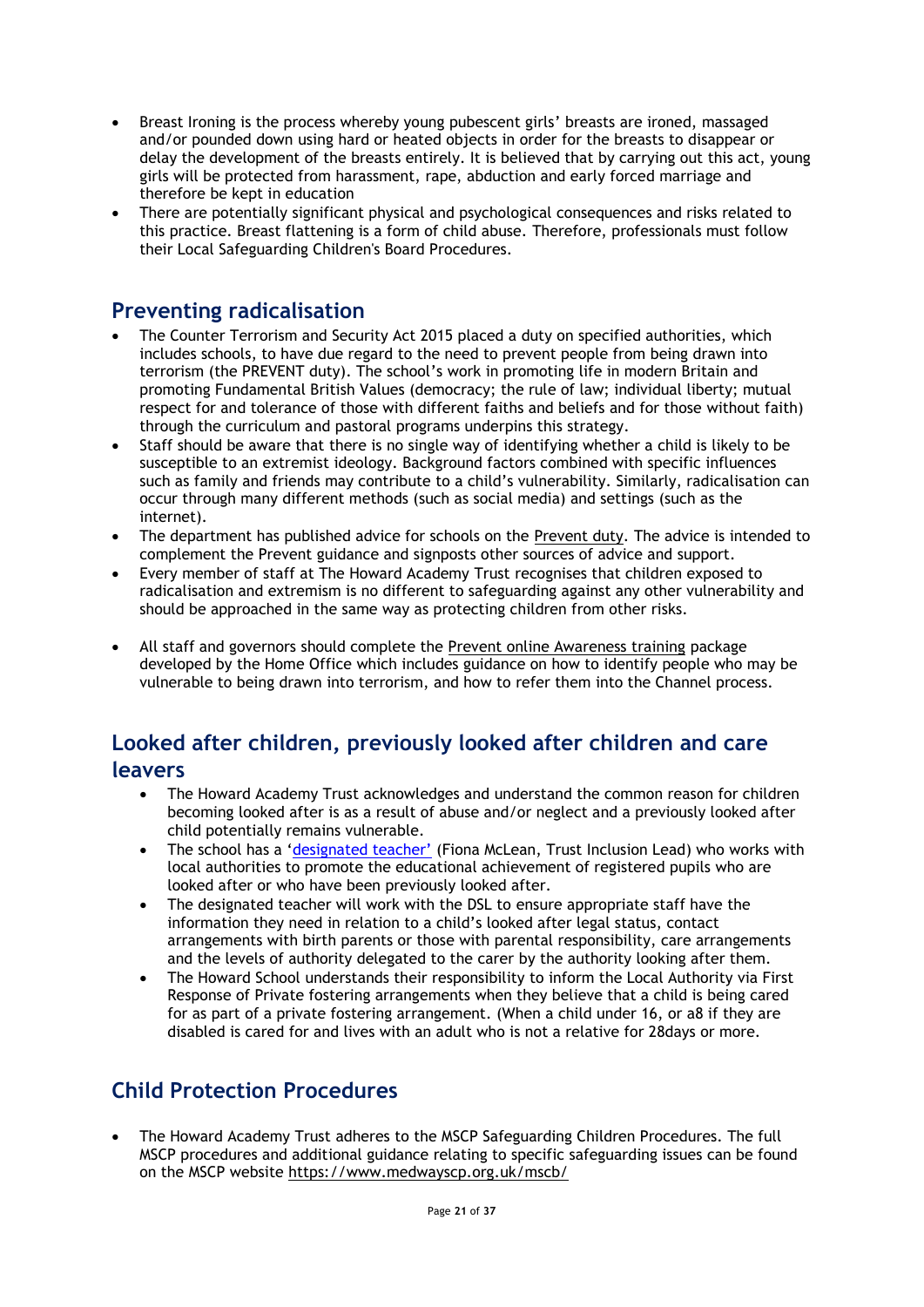- If staff have **any concerns** about a child's welfare, they should act on them immediately. See page 2 for a flow chart setting out the process for staff when they have concerns about a child.
- If a child is at risk of imminent danger or harm concerns will need to be referred by telephone to **First Response 01634 334466** and/or the police. **If it is an emergency the police need to be called on 999.**
- **If there are child protection concerns the role of the school is NOT to investigate but to recognise and refer.**
- **Less urgent concerns or requests for support will be referred to Children's social care and Early Help via the Medway online form [\(the portal\)](https://www.medway.gov.uk/info/200170/children_and_families/600/worried_about_a_child/1)**
- Once staff have spoken to the DSL the options the DSL will take will then include:
	- managing any support for the child internally via the school's own pastoral support processes.
	- a Family Solutions referral or Early Help Assessment
	- Make a referral for statutory services, for example as the child might be in need, is in need or suffering or likely to suffer harm.
	- All information and actions taken including the reasons for any decision/actions made, will be fully documented on a child's record.
- All staff are aware of the process for making request for support referrals for statutory assessments under the Children Act 1989, along with the role they might be expected to play in such assessments.
- Wherever possible the school will share safeguarding concerns, or the intention to refer a child to Children's social care, with parents or carers. **However staff will not do so where it is felt that to do so could place the child at greater risk of harm or impede a criminal investigation.** On occasions it may be necessary to consult with First Response and/ or the police for advice on when to share information with parents/carers.
- If the DSL is not available to discuss an immediate and urgent concern, staff can seek advice from the Deputy DSL. They may also seek advice from the consultation from the **'No Name' consultation line in First Response (9:30-12:30) on 01634 33 1662.** If anyone other than the DSL makes a referral to external services, then they will inform the DSL as soon as possible.
- Staff may pass information about a child to the DSL but remain anxious about action subsequently taken. Staff should feel able to check the progress of a case with the DSL so that they can reassure themselves the child is safe and their welfare is being considered. If following this process, the staff member remains concerned it is the responsibility of that staff member to follow the school's escalation process.
- If a child's situation does not appear to be improving, then the DSL (or the person that made the request for support) will consider a re-referral.
- If, after a request for support or any other planned external intervention, a child's situation does not appear to be improving, the DSL will consider following [MSCP escalation procedures](https://www.medway.gov.uk/mscb/downloads/download/19/mscbs-policies-and-procedures) to ensure their concerns have been addressed and, most importantly, that the child's situation improves. DSLs may request support with this via the Education Safeguarding Service.
- All members of staff are made aware of the internal and local Early Help/Family Solutions support services. Where a child is being offered or receiving Family Solutions support, staff will be supported to understand their role in any Early Help assessment or intervention. This includes identifying emerging problems, liaising with other professionals, and in some cases acting as the lead practitioner.
- The DSL will keep all Early Help cases under constant review and consideration will be given to a request for support to the First Response if the situation does not appear to be improving or is getting worse.
- The Howard School is an [Operation Encompass School.](https://www.operationencompass.org/) This means we work in partnership with Kent Police to provide support to children experiencing domestic abuse. All staff know what Operation Encompass is and there is a clear process for managing notifications in school (including cover if a named individual is absent).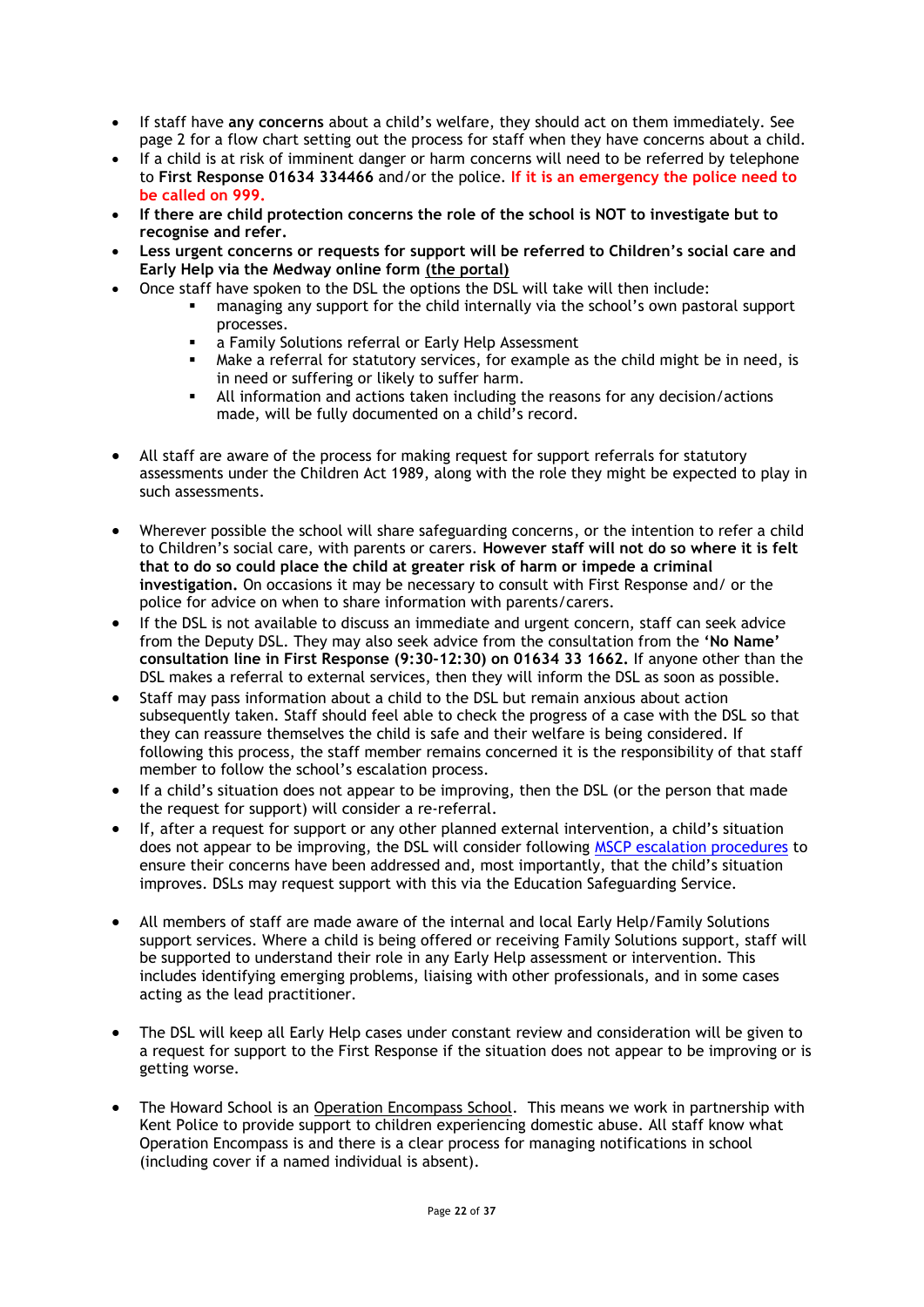- **The child's wishes** 
	- Systems should be in place for children to express their views and give feedback. Ultimately, all systems and processes should operate with the **best** interests of the child at their heart. **However this should not prevent safeguarding action being taken, for the child or children involved.**

# <span id="page-22-0"></span>**Record Keeping**

- Well-kept records are essential to good child protection practice. Our school is clear about the need to record any concern about a child or children within our school and when these records should be shared with other agencies.
- All concerns, discussions and decisions made, and the reasons for those decisions, should be recorded in writing on the schools safeguarding system "CPOMS". If in doubt about recording requirements, staff should discuss with the Designated Safeguarding Lead (or deputy).
- Child Protection records will record facts and not personal opinions. A body map will be completed if injuries have been observed.
- Records will be completed as soon as possible after the incident/event, using the child's words and will be signed and dated by the member of staff. If members of staff are in any doubt about recording requirements, they will discuss their concerns with the DSL.
- Safeguarding records are kept for individual children and are maintained separately from all other records relating to the child in the school. Safeguarding records are kept in accordance with data protection legislation and are retained centrally and securely by the DSL. Safeguarding records are shared with staff on a 'need to know' basis only. We have used CPOMS to record all safeguarding concerns since November 2020.
- All safeguarding records will be transferred in accordance with data protection legislation to the child's subsequent school/setting, under confidential and separate cover. These will be given to the new DSL and a receipt of delivery will be obtained.

# <span id="page-22-1"></span>**Child protection file**

- Where children leave the school or college (including in year transfers) the designated safeguarding lead should ensure their child protection file is transferred to the new school or college as soon as possible, and within 5 days for an in-year transfer or within the first 5 days of the start of a new term. This should be transferred separately from the main pupil file, ensuring secure transit, and confirmation of receipt should be obtained.
	- Receiving schools and colleges should ensure key staff such as designated safeguarding leads and SENCOs or the named person with oversight for SEN in colleges, are aware as required.
- In addition to the child protection file, the Designated Safeguarding Lead should also consider if it would be appropriate to share any information with the new school or college in advance of a child leaving. For example, information that would allow the new school or college to continue supporting victims of abuse and have that support in place for when the child arrives
- If a child is subject to a child protection plan or there are other ongoing concerns at the time of transfer, then it is strongly recommended that the transferring DSL arrange to meet with the receiving DSL in person to ensure there is effective transition and handover of information.
- Child protection files should always be kept by the current education setting which the child attends. Transferring settings do not need to keep copies of child protection files, but if there is reason to, they do they must be kept in accordance with data retention (see section 7). In cases where there may be ongoing involvement from transferring settings, for example if any siblings still attend your setting, DSLs may wish to take copies of chronologies etc.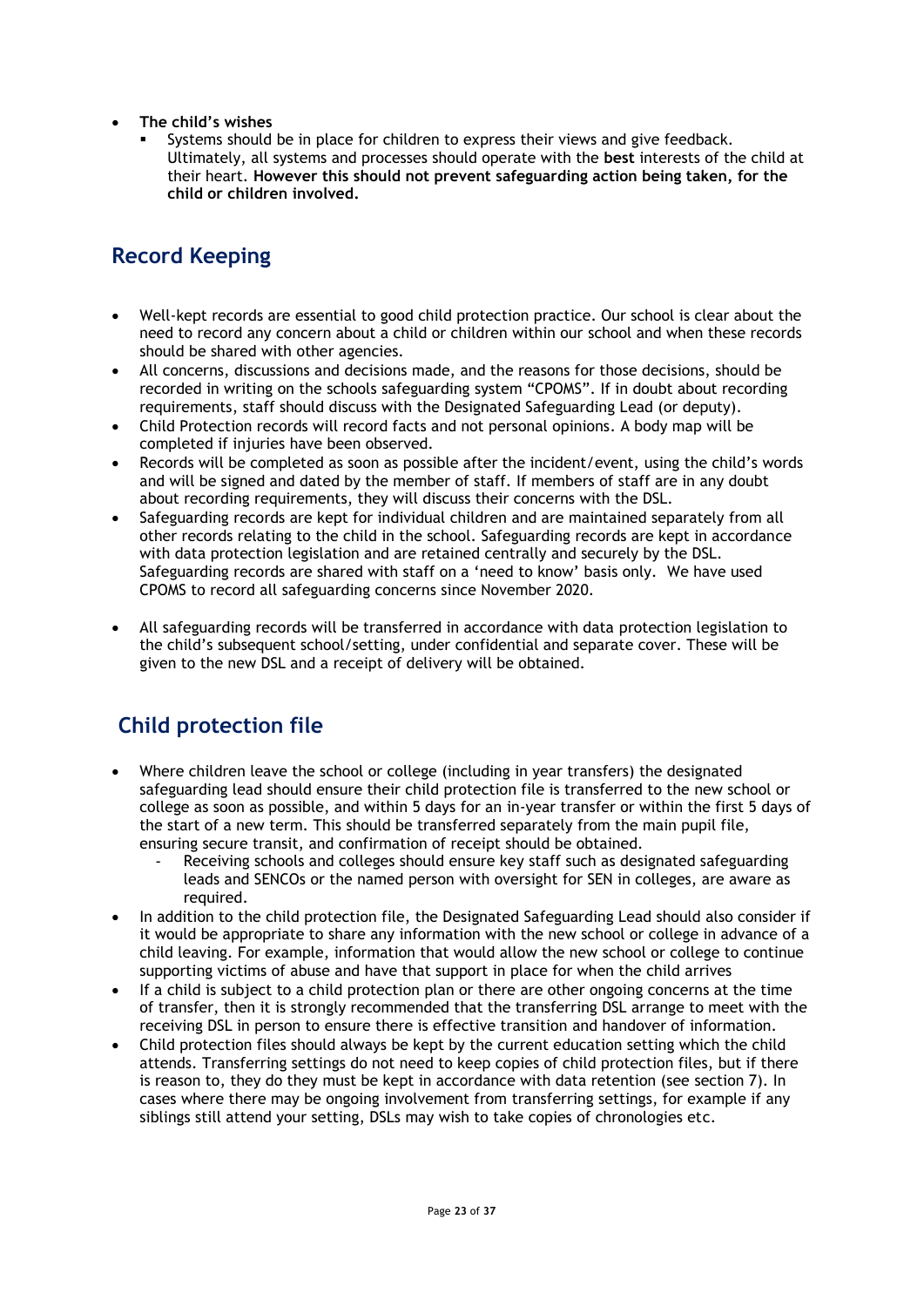# <span id="page-23-0"></span>**Multi-agency Working**

- The Howard Academy Trust identifies that they have a pivotal role to play in multi-agency safeguarding arrangements. Governing bodies and proprietors should ensure that the school or college contributes to multi-agency working in line with statutory guidance Working Together to Safeguard Children 2018.
- The Howard Academy Trust recognises and is committed to its responsibility to work within the MSCP multi-agency safeguarding arrangements. The leadership team and DSL will work to establish strong and co-operative local relationships with professionals in other agencies in line with statutory guidance.
- The Howard Academy Trust academies will endeavor to identify those children and families who may benefit from the intervention and support of external professionals and will seek to enable referrals (in discussion with parents/carers) as appropriate.
- The Howard Academy Trust recognises the importance of multi-agency working and will support attendance at relevant safeguarding meetings, including Child Protection Conferences, Core Groups, Strategy Meetings, Child in Need meetings or other early help multi-agency meetings

# <span id="page-23-1"></span>**Confidentiality and Information Sharing**

- The Howard Academy Trust expect all staff to treat information they receive about a children and young people in a discreet and confidential manner. Confidential information should never be used casually in conversation or shared with any person other than a **'need to know basis'.**
- All members of staff must be aware that whilst they have duties to keep any information confidential, they also have a professional responsibility to share information with other agencies The Howard Academy Trust recognises our duty to share relevant information with appropriate agencies in matters relating to child protection at the earliest opportunity as per statutory guidance outlined within KCSIE 2021.
- The Data Protection Act 2018 places a duty on organisations and individuals with regards to processing personal information fairly and lawfully. As a school we adhere to data protection, yet we do not allow this to stand in our way in the need to promote the welfare and protect the safety of our children in our care. DfE '['Information sharing advice for safeguarding](https://www.gov.uk/government/publications/safeguarding-practitioners-information-sharing-advice)  [practitioners'](https://www.gov.uk/government/publications/safeguarding-practitioners-information-sharing-advice)' (2018) provides further detail
- The Howard Academy Trust has an appropriately trained Data Protection Officer (DPO) as required by the General Data Protection Regulations (GDPR) to ensure that our school/college is complaint with all matters relating to confidentiality and information sharing requirements. The Trust DPO can be contacted by emailing dpo@thatrust.org.uk
- All staff must be aware that they cannot promise a child to keep secrets which might compromise the child's safety or wellbeing. In accordance with statuary requirements, where there is a child protection concern, this must be reported to the Designated Safeguarding Lead and may require further referral and subsequent investigation by the appropriate authorities.

# <span id="page-23-2"></span>**Complaints**

- The Howard Academy Trust has a complaints procedure this can also be found on each academy/Trust website. As a Trust we encourage children and families to raise with us complaints, concerns or comments and have a robust internal investigation process.
- Whilst we encourage members of our community to report concerns and complaints directly to us, we recognise this may not always be possible. Children, young people, and adults who have experienced abuse at school can contact the NSPCC 'Report Abuse in Education' helpline on [0800 136 663](tel:0800%20136%20663) or via email: [help@nspcc.org.uk](mailto:help@nspcc.org.uk)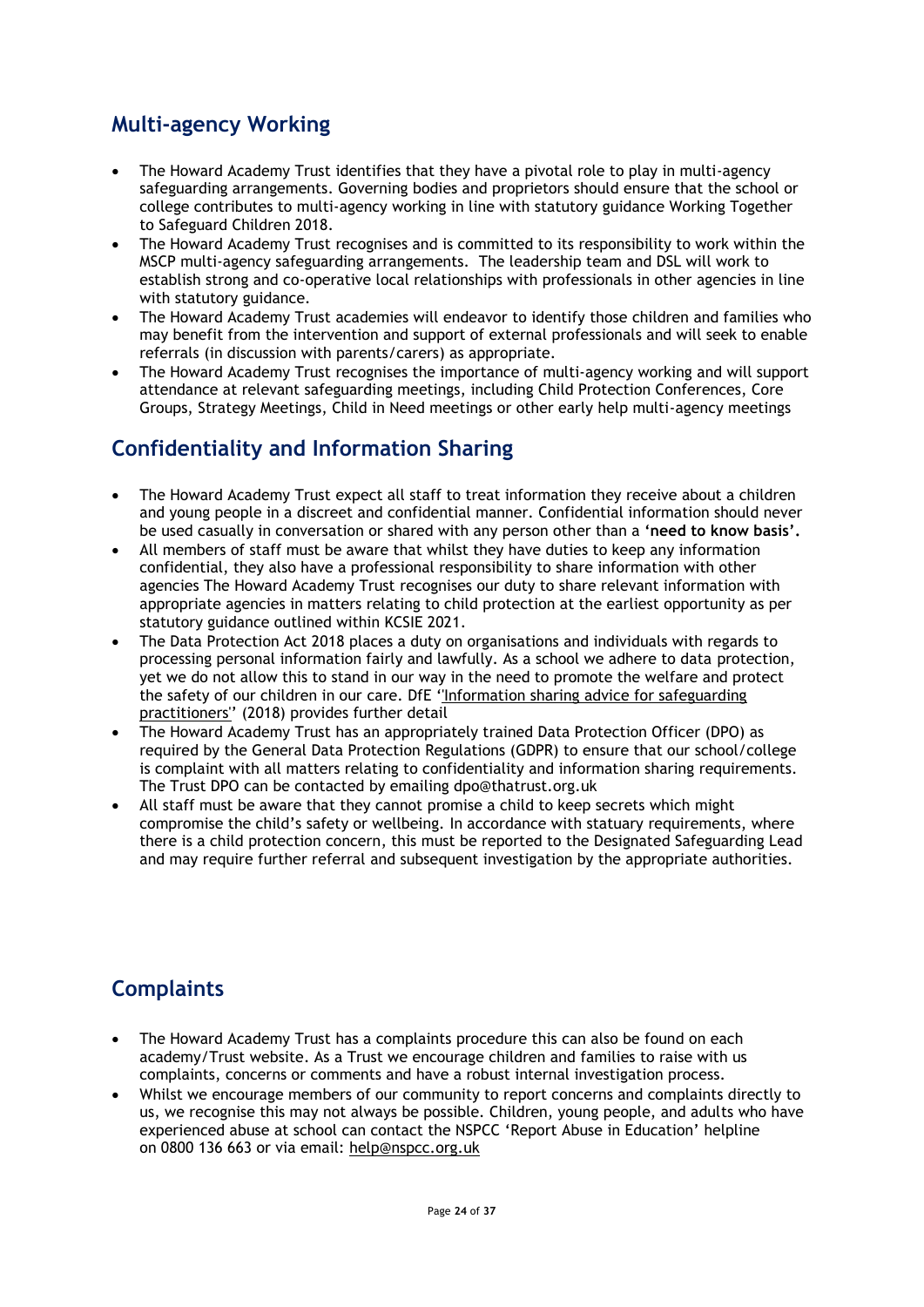- Safeguarding concerns should be raised with school immediately. If a concern or a child is at immediate risk, then the individual needs to contact First Response 01634 334466 or the police on 101. All visitors are given a safeguarding leaflet that outlines how to share concerns and code of conduct expected by visitors/contractors.
- All reported concerns will be taken seriously and considered within the relevant and appropriate process.
	- Anything that constitutes an allegation against a member of staff or volunteer will be dealt with in line with section 19 of this policy.

### <span id="page-24-0"></span>**Staff Induction, Awareness and Training**

- All members of staff have been provided with a copy of Part One of "*Keeping Children Safe in Education"* (2021) which covers Safeguarding information for all staff.
	- School leaders including the DSL will read the entire document. School leaders and all members of staff who work directly with children will access Annex B within Keeping Children Safe in Education 2021.
	- All school staff will complete the Safeguarding Training module on the Triple S training system.

**All Members of staff have signed to confirm that they have read and understood Part One and Annex B**. Records of training will be held by each academy office.

- The DSL will ensure that all new staff and volunteers (including agency and third-party staff) receive child protection training and information to ensure they are aware of The Howard School internal safeguarding processes as part of their induction. All staff will be provided with a copy of KCSIE and will complete online Safeguarding Training.
- All staff should undergo safeguarding and child protection training (including online safety) at induction. The training should be regularly updated. Induction and training should be in line with advice from the local three safeguarding partners. This training will include online safety and will take place at least annually.
- In addition to child protection training all members of staff should receive regular safeguarding and child protection updates (for example, via email, e-bulletins, staff meetings) as required, and at least annually, to provide them with relevant skills and knowledge to safeguard children effectively.
- All staff members (including temporary/supply staff) will be made aware of the school's expectations regarding safe and professional practice via the staff behaviour policy (or code of conduct) and Acceptable Use Policy.
- The Board of Directors recognise the expertise staff build by undertaking safeguarding training and managing safeguarding concerns on a daily basis. Opportunity should therefore be provided for staff to contribute to and shape safeguarding arrangements and child protection policy.
- The DSL and Head of School will provide an annual report to the Local Academy Board detailing safeguarding training undertaken by all staff and will maintain an up-to-date register of who has been trained.
- The Howard School has a nominated lead for the Local Academy Board Kerri Edge, all members of the Local Academy Board will access appropriate safeguarding training which covers their specific strategic responsibilities on a regular basis.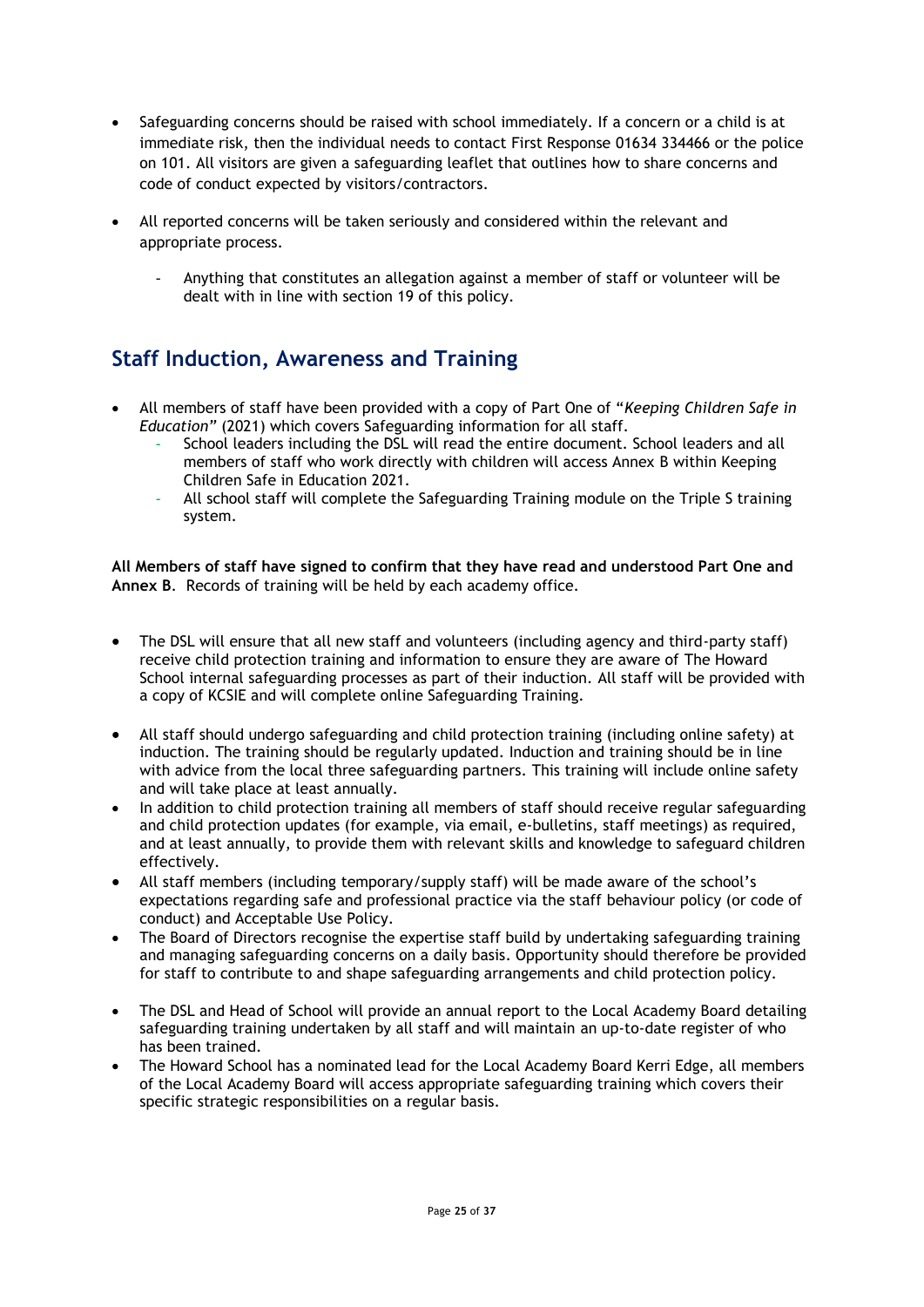# <span id="page-25-0"></span>**Safe Working Practice**

- All members of staff are required to work within clear guidelines on Safe Working Practice / the school's Code of Conduct. The DSL will ensure that all staff and volunteers have read the child protection policy and staff behaviour policy/code of conduct and understand that their behaviour and practice must be in line with it.
- Staff should be aware of the school's **Behaviour Management and Physical Intervention Policies***,* and any physical interventions must be in line with agreed policy and procedures and national guidance.
- A list of staff that have accessed physical intervention training will be kept by the Head of School/Designated Safeguarding Lead and updated in-line with [use of reasonable force](https://www.gov.uk/government/publications/use-of-reasonable-force-in-schools) DfE guidance. All incidents will be recorded in-line with guidance.
- There may be circumstances when it is appropriate for staff to use reasonable force in order to safeguard children from harm. Further information regarding our approach and expectations can be found in our behaviour policy.
- If staff, visitors, volunteers or parent helpers are working with children alone they will, wherever possible, be visible to other members of staff. They will be expected to inform another member of staff of their whereabouts in school, who they are with, for how long. Doors, ideally, should have a clear glass panel in them and be left open.
- Guidance about acceptable conduct and safe practice will be given to all staff and volunteers during induction. These are sensible steps that every adult should take in their daily professional conduct with children. This advice can be found in [Guidance for safer working](https://www.saferrecruitmentconsortium.org/GSWP%20Sept%202019.pdf)  [practice for those working with children and young people in education settings May 2019](https://www.saferrecruitmentconsortium.org/GSWP%20Sept%202019.pdf) (Safer Recruitment consortium). All staff and volunteers are expected to carry out their work in accordance with this guidance and will be made aware that failure to do so could lead to disciplinary action.
- Staff should be particularly aware of the professional risks associated with the use of electronic communication (e-mail; mobile phones; texting; social network sites) and should familiarise themselves with advice and professional expectations outlined in the school's Online Safety Policy and Acceptable Use Policy.

# <span id="page-25-1"></span>**Staff Supervision and Support**

- Any member of staff affected by issues arising from concerns for children's welfare or safety can seek support from the DSL.
- The induction process will include familiarisation with child protection responsibilities and procedures to be followed if members of staff have any concerns about a child's safety or welfare. The school will provide appropriate supervision and support for all members of staff to ensure that:
	- All staff are competent to carry out their responsibilities for safeguarding and promoting the welfare of children
	- All staff will be supported by the DSL in their safeguarding role.
	- All members of staff have regular reviews of their own practice to ensure they improve over time.
- The DSL will also put staff in touch with outside agencies for professional support if they so wish. Staff can also approach organisations such as their Union, the Education Support Partnership or other similar organisations directly.

# <span id="page-25-2"></span>**Safer Recruitment**

• The Howard Academy Trust values the importance of developing a safe culture and is committed to ensure that all steps are taken to recruit staff and volunteers who are safe to work with our pupils and staff.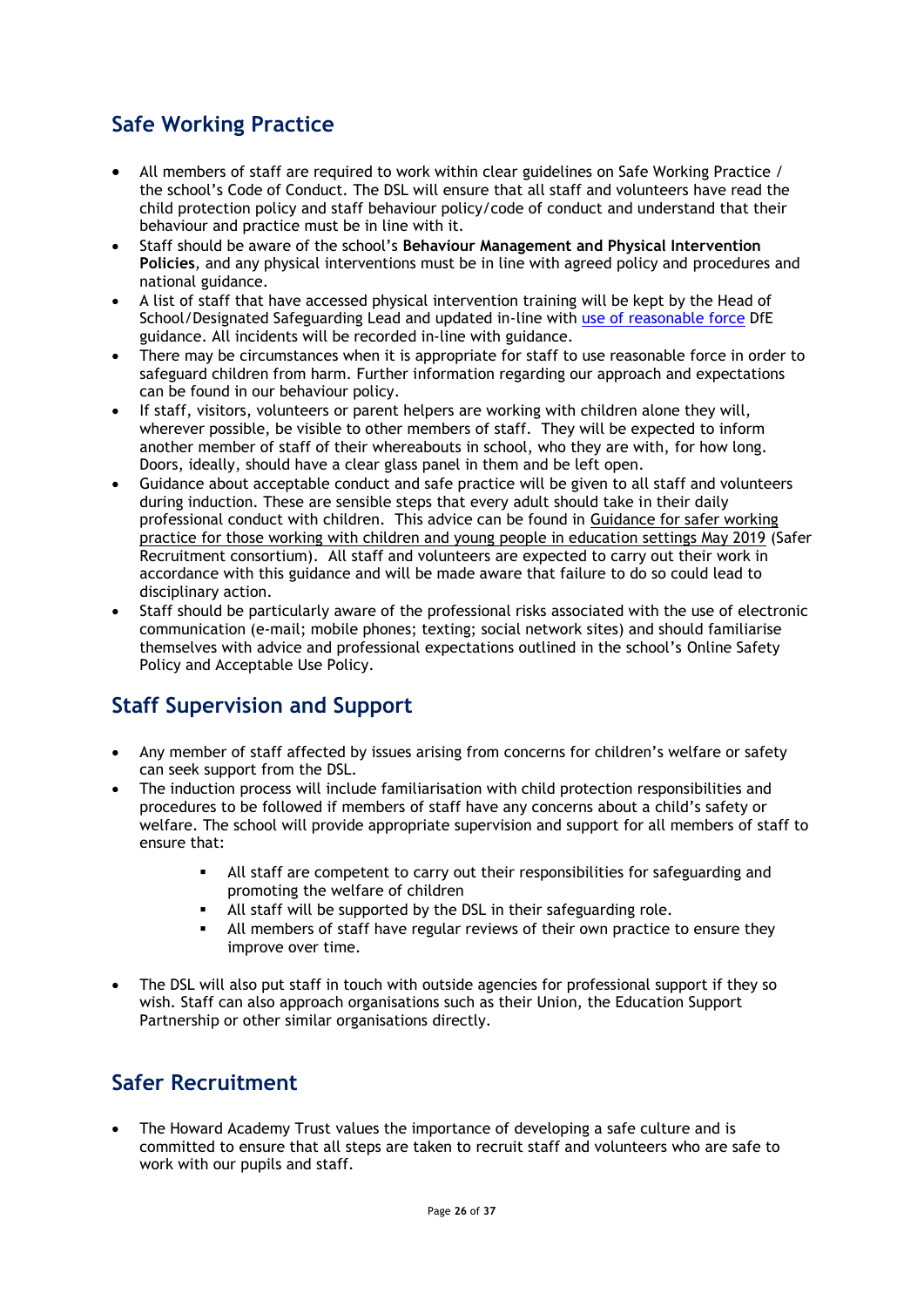- The Howard Academy Trust will use the recruitment and selection process to deter, identify and reject unsuitable candidates. We will ensure that detailed checks are carried out and evidence is provided e.g. criminal record checks (Disclosure and Barring Service (DBS) checks), barred list checks and prohibition checks, together with references and interview information this will aid the school in deciding about the suitability of the prospective employee.
	- The Trust HR Team will ensure that at least one of the persons who conducts the interview has completed safer recruitment training. At all times the Chief Executive/Head of School will ensure that safer recruitment practices are followed in accordance with the requirements of *'Keeping Children Safe in Education'*, DfE (2021).
	- Safer recruitment procedures will include the requirement for appropriate checks in line with national guidance (see: [Safeguarding Children and Safer Recruitment\)](https://www.gov.uk/government/publications/safeguarding-children-and-safer-recruitment-in-education/safeguarding-children-and-safer-recruitment-in-education)
	- The school maintains an accurate Single Central Record (SCR) in line with statutory guidance.
	- We are also committed to supporting the statutory guidance from the Department for Education on the application of the Childcare (Disqualification) Regulations 2009 and related obligations under the Childcare Act 2006 in schools.
	- We advise all staff to disclose any reason that may affect their suitability to work with children including convictions, cautions, court orders, cautions, reprimands and warnings.
	- Where the school places a learner with an alternative provision provider, the school will continue to be responsible for the safeguarding of that child. The school will undertake appropriate checks to ensure the provider meets the needs of the pupil, including written confirmation that appropriate safeguarding checks have been carried out on individuals working at the establishment

### <span id="page-26-0"></span>**Allegations Against Members of Staff and Volunteers**

- The Howard Academy Trust recognises that allegations sometimes arise from a differing understanding of the same event, but when they occur, they are distressing and difficult for all concerned. We also recognise that many allegations are genuine and there are some adults who deliberately seek to harm or abuse children.
- All staff and volunteers should feel able to raise concerns about poor or unsafe practice and such concerns will always be taken seriously by the senior leadership team.
- The Howard Academy Trust understands the duty to refer to the LADO where it is alleged that anyone working in the school has:
	- behaved in a way that has harmed a child, or may have harmed a child.
	- possibly committed a criminal offence against or related to a child.
	- behaved towards a child or children in a way that indicates he or she may pose a risk of harm to children; or
	- behaved or may have behaved in a way that indicates they may not be suitable to work with children.
- In depth information regarding staff allegations can be found within our Procedures for Managing Allegations against Staff policy**.** This can be found in the THAT Policy Centre. All staff and volunteers should feel able to raise concerns about poor or unsafe practice and potential failures in the schools safeguarding regime. The leadership team at The Howard Academy Trust will takes all concerns or allegations received seriously.
- If staff have safeguarding concerns, or an allegation is made about another member of staff (including volunteers/supply staff/visitors) posing a risk of harm to children, then:
	- Allegations should be referred immediately to the Head Teacher or deputy in their absence who will first contact the Local Authority Designated Officer (LADO) to agree further action to be taken in respect of the child and staff member. Please refer to the Medway [LADO Leaflet](https://www.medwayscp.org.uk/mscb/downloads/file/15/local-authority-designated-officer-leaflet) if you need further information.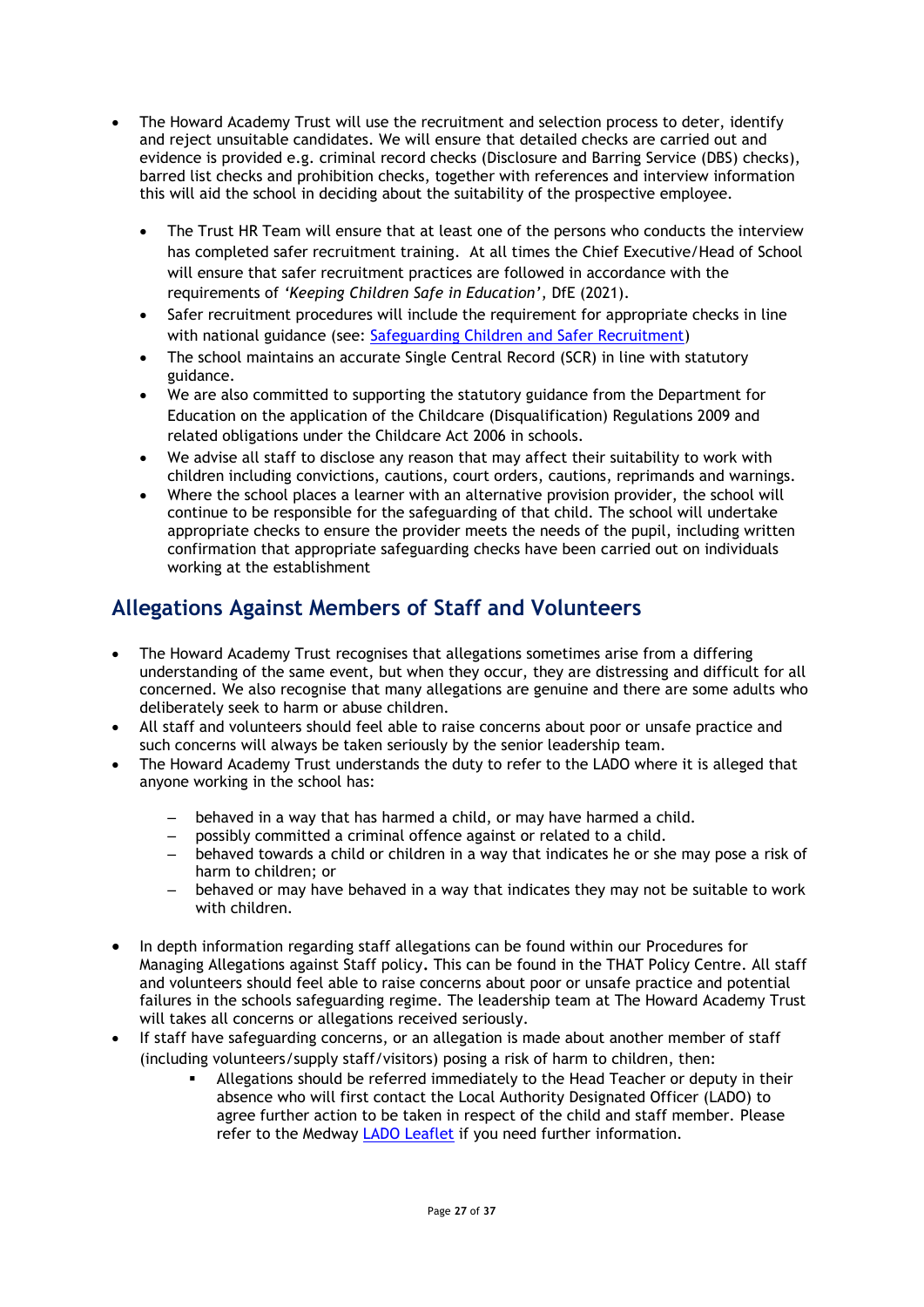- In the event of allegations of abuse being made against the Headteacher then staff are advised that allegations should be reported to the Chair of Governors who will contact the LADO in the first instance.
- Any member of staff or volunteer who does not feel confident to raise their concerns with the Head of School/Executive Headteacher (if concerning the Head of School) or should contact **the LADO directly on 01634 331065.**
- The Head of School/Executive Headteacher will seek advice from the LADO within 24 hours of the alleged incident. No member of staff or the Trust HR Team will undertake further investigations before receiving advice from the LADO.
- Where Heads of School are unsure how to respond, for example if the school is unsure if a concern meets the harm 'thresholds', advice will be sought via the Local Authority Designated Officer (LADO) Enquiry Line and/or the Education Safeguarding Service
- The Howard Academy Trust has a legal duty to refer to the [Disclosure and Barring](https://www.gov.uk/government/organisations/disclosure-and-barring-service) Service anyone who has harmed, or poses a risk of harm, to a child, or if there is reason to believe the member of staff has committed one of a number of listed offences, and who has been removed from working (paid or unpaid) in regulated activity, or would have been removed had they not left. The DBS will consider whether to bar the person.
	- If these circumstances arise in relation to a member of staff at our school, a referral will be made as soon as possible after the resignation or removal of the individual in accordance with advice from the LADO and/or HR.

### <span id="page-27-0"></span>**Concerns that do not meet the 'harms threshold'**

- The Howard Academy Trust has policies and processes in place to deal with low-level concerns and allegations that don't meet the 'harm threshold'.
- A low-level concern is any concern (no matter how small, and even if no more than causing a sense of unease or a 'nagging doubt') that a member of staff has acted in a way that:
	- is inconsistent with the staff code of conduct, including inappropriate conduct outside of work
	- does not meet the allegations threshold or is not considered serious enough to refer to the local authority designated officer (LADO).
- Low-level concerns can exist on a wide spectrum, from the inadvertent and thoughtless, through to behaviour which is intended to enable abuse.
- Where low-level concerns are reported, the Head of School should share or liaise with the LADO enquiries officer via the [LADO Enquiry Line.](https://www.medway.gov.uk/mscb/info/4/advice-resources-professionals/2/concerned-childcare-professional)
- The Medway LADO policy states that all allegations, including low level are considered with the LADO, please communicate and engage with the LADO in relation to all low-level concerns.
- The Howard Academy Trust staff code of conduct explains what a low-level concern is and the importance of sharing concerns.

# <span id="page-27-1"></span>**Whistleblowing Procedure**

• All staff and volunteers should feel able to raise concerns about poor or unsafe practice and such concerns will always be taken seriously by the leadership team. All members of staff are made aware of the schools Whistleblowing procedure. It is a disciplinary offence not to report concerns about the conduct of a colleague that could place a child at risk.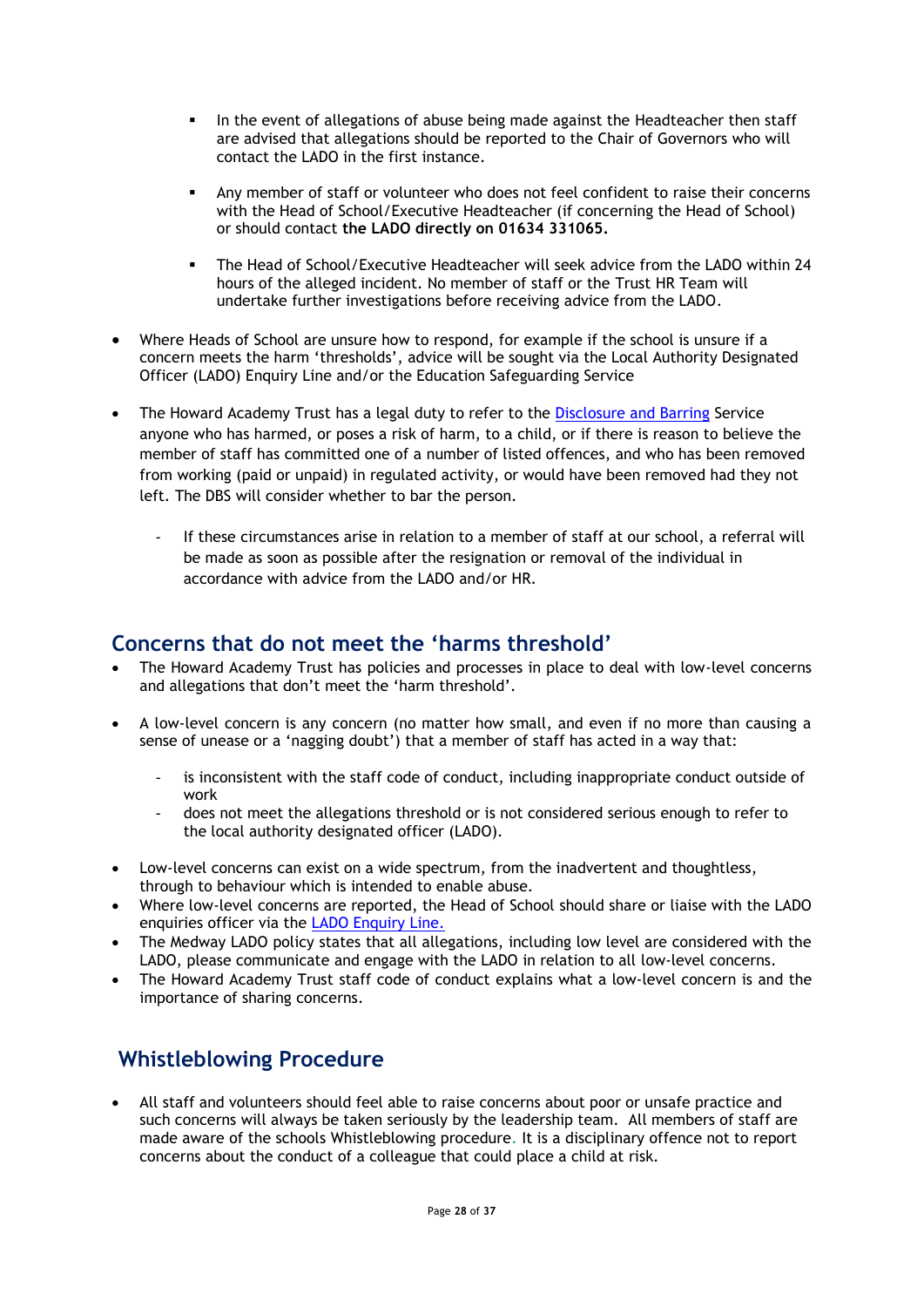• Staff can also access the NSPCC whistleblowing helpline if they do not feel able to raise concerns regarding child protection failures internally. Staff can call 0800 028 0285 (8:00 AM to 8:00 PM Monday to Friday) or email [help@nspcc.org.uk.](mailto:help@nspcc.org.uk)

# <span id="page-28-0"></span>**Safeguarding Children with Special Educational Needs and Disabilities**

- The Howard Academy Trust understands that children with special educational needs (SEN) and disabilities can face additional safeguarding challenges. These children may have an impaired capacity to resist or avoid abuse. The DSL will work closely with the SENDco (Name) to plan support as required.
- All staff will ensure that children with SEN and disabilities will be able to overcome the barriers that exist for this group of children and specifically ensure that those with communication difficulties will be supported to make sure that their voice is listened to and acted upon.
- It is important that all staff are aware that children with SEN and disabilities may not always outwardly display indicators of abuse and that some children can be disproportionally impacted by things like bullying and exploitation without outwardly showing signs.
- All members of staff will be encouraged to appropriately explore possible indicators of abuse such as behaviour/mood change or injuries and not to assume that they are related to the child's disability and be aware that children with SEN and disabilities may not always outwardly display indicators of abuse. To address these additional challenges, our school will always consider extra pastoral support for children with SEN and disabilities.

# <span id="page-28-1"></span>**Curriculum and Staying Safe**

- [Working Together to Safeguard Children \(2018\)](https://www.gov.uk/government/publications/working-together-to-safeguard-children--2) states that the curriculum should ensure opportunities for "developing children's understanding, awareness and resilience".
- Schools play a pivotal and essential role in helping children to understand and identify the parameters of what is appropriate child and adult behaviour; what is 'safe'; to recognise when they and others close to them are not safe; and how to seek advice and support when they are concerned.
- The school uses the PSHE and RSE curriculum to increase self-esteem, self-awareness and social and emotional understanding, assertiveness and decision making this ensures that our pupils have a range of strategies to ensure their own protection and that they are able to also protect others. Online safety is also integrated into the curriculum
- The school ensures that teachers that teach the PSHE curriculum have been trained and equipped to deliver high quality PSHE education in a safe way. For further information and training on Medway PSHE programs please follow the link: [School PSHE programmes](https://www.medway.gov.uk/info/200221/a_better_medway/440/school_programmes/1)
- Children feel they can talk to a range of staff when they feel they are worried and can feedback about their school experience. Children at The Howard School will be listened to, heard and their concerns will be taken seriously and acted upon as appropriate.
- Other systems that exist outside of expected day to day classroom interaction and support include: *(please list procedures and systems in place that help children feel safe in school e.g. anti-bullying policy/ ambassadors, questionnaires, bullying boxes etc.)*

# <span id="page-28-2"></span>**The Use of School Premises by Other Organisations**

• Services or activities provided separately by another organisation from time to time may seek to use the school premises. The Trust Central Team will seek written assurance that the organisations concerned have suitable policies and procedures in place with regard to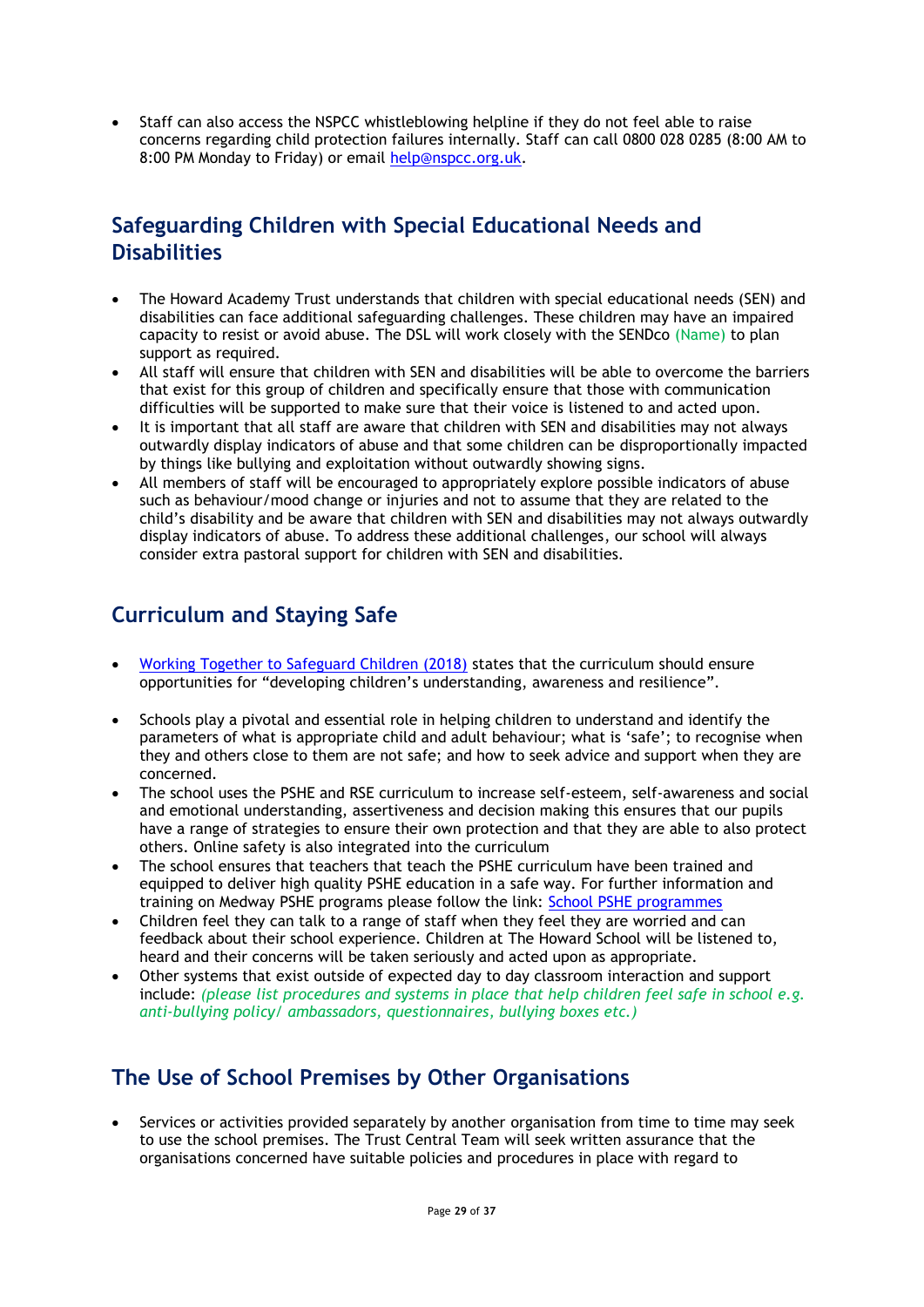safeguarding children and that relevant safeguarding checks have been made for all staff and volunteers.

<span id="page-29-0"></span>• Without this assurance then an application to use the premises will be refused

# **Security**

- The Howard Academy Trust has a responsibility to provide a secure site that is controlled by clear management directives, but the site is only as secure as the people who use it. Therefore, all staff and people on the site have a responsibility for maintaining awareness of buildings and grounds security and for reporting concerns that may come to light. Staff will be expected to adhere to any safety arrangements implemented because of Covid-19 restrictions.
- Visitors and volunteers must only enter through the main entrance and after signing in at the office will be issued with a school lanyard or visitor's pass. School has a clear system of ensuring visitors are to be accompanied/supervised by [regulated staff member.](https://www.gov.uk/government/uploads/system/uploads/attachment_data/file/550197/Regulated_activity_in_relation_to_children.pdf) Visitors will be expected to adhere to any safety arrangements implemented because of Covid-19 restrictions.
- The Howard Academy Trust will not tolerate or accept the behaviour of any individual (parent or other) that threatens school security or leads others (child or adult) to feel unsafe). This type of behaviour will be treated as a serious concern and may result in a decision to refuse access for that individual to the school site**.**
- Any individual on site who is not known or identifiable by a visitor's pass may be challenged by any staff member for clarification and reassurance.

### <span id="page-29-1"></span>**Monitoring and Review**

- All school staff (including temporary/supply staff and volunteers) will have access to a copy of this policy. The policy will also be available to parents/guardians.
- This policy has been written in (September 2021) to reflect the new guidance and legislation issued in relation to safeguarding children and promoting their welfare.
- All staff should have access to this policy and sign to the effect that they have read and understood its contents. The DSL will review the policy following any child protection concerns (including following learning identified from serious case reviews) or allegations against staff to ensure that it reflects appropriate, accurate and up-to-date safeguarding practice.
- The policy forms part of our trust/school development plan and will be reviewed annually.

# <span id="page-29-2"></span>**Local Support**

• All members of Staff in The Howard Academy Trust are made aware of local support available.

If a child may be at risk of **imminent harm,** you should call **Children's Services First Response Team on 01634 334466** and/or the **Police on 999**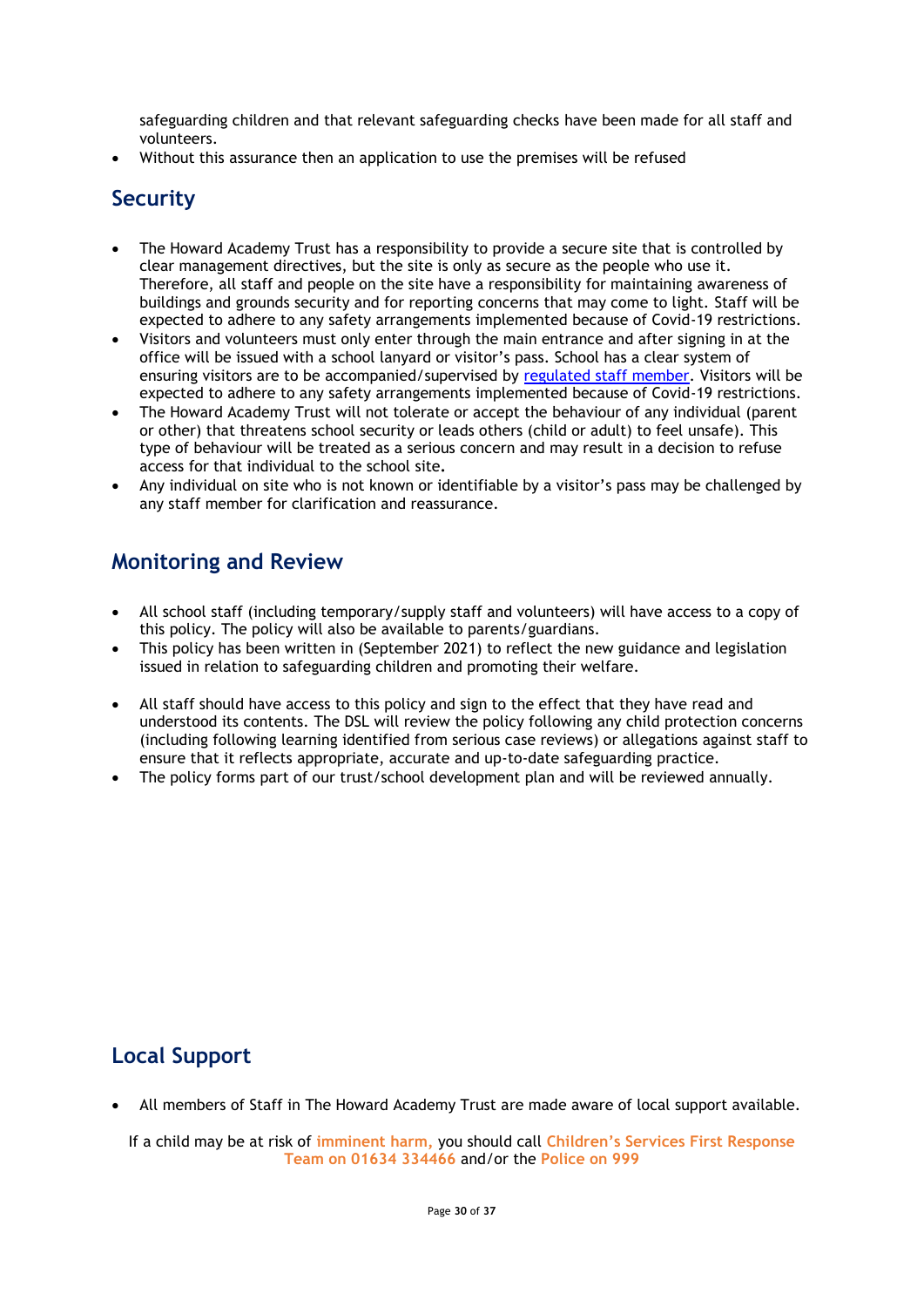- **Contact details for Education Safeguarding Officer (Education Safeguarding Service)**
	- o Kate Barry (Education Safeguarding Officer Maternity Leave October 2021)
	- o 01634 331017
	- o [kate.barry@medway.gov.uk](mailto:kate.barry@medway.gov.uk)
	- o [educsafeguarding@medway.gov.uk](mailto:educsafeguarding@medway.gov.uk)

#### **Operational LADO and Education Safeguarding Manager**

- o Maisie Adkins
- $O$  01634 331065
- o [maisie.adkins@medway.gov.uk](mailto:maisie.adkins@medway.gov.uk)
- **Education Lead in MASH – For MASH Enquiries only.**
	- o Ben Beer
	- o 01634 334525
	- o [Benjamin.beer@medway.gov.uk](mailto:Benjamin.beer@medway.gov.uk)
	- o [educsafeguarding@medway.gov.uk](mailto:educsafeguarding@medway.gov.uk)
- **Contact details for the LADO:**
	- o Telephone: 01634 331065
	- $\circ$  Further information and contact details found: [Advice and resources for professionals](https://www.medway.gov.uk/mscb/info/4/advice-resources-professionals/2/concerned-childcare-professional)
- **Children's Social Work Services**
	- o First Response: 01634 334466 (Monday to Friday from 9am to 5pm)
	- o Out of Hours: 03000 419 191
- **Kent Police**  $\circ$  101 (or 999 if there is an immediate risk of harm)
- **Medway Safeguarding Children Partnership (MSCP)**
	- o [mscp@medway.gov.uk](mailto:mscp@medway.gov.uk)
	- $\degree$  01634 336 329

### <span id="page-30-0"></span>**National Support**

#### **Support for staff**

- Education Support Partnership: [www.educationsupportpartnership.org.uk](http://www.educationsupportpartnership.org.uk/)
- Professional Online Safety Helpline: [www.saferinternet.org.uk/helpline](http://www.saferinternet.org.uk/helpline)

#### **Support for Pupils**

- NSPCC: [www.nspcc.org.uk](http://www.nspcc.org.uk/)
- ChildLine: [www.childline.org.uk](http://www.childline.org.uk/)
- Papyrus: [www.papyrus-uk.org](http://www.papyrus-uk.org/)
- Young Minds: [www.youngminds.org.uk](http://www.youngminds.org.uk/)
- The Mix: [www.themix.org.uk](http://www.themix.org.uk/)
- Shout: [www.giveusashout.org](http://www.giveusashout.org/)
- Fearless: [www.fearless.org](http://www.fearless.org/)
- Kidscape: [www.kidscape.org.uk](http://www.kidscape.org.uk/)

### **Support for adults**

- Family Lives: [www.familylives.org.uk](http://www.familylives.org.uk/)
- Crime Stoppers: [www.crimestoppers-uk.org](http://www.crimestoppers-uk.org/)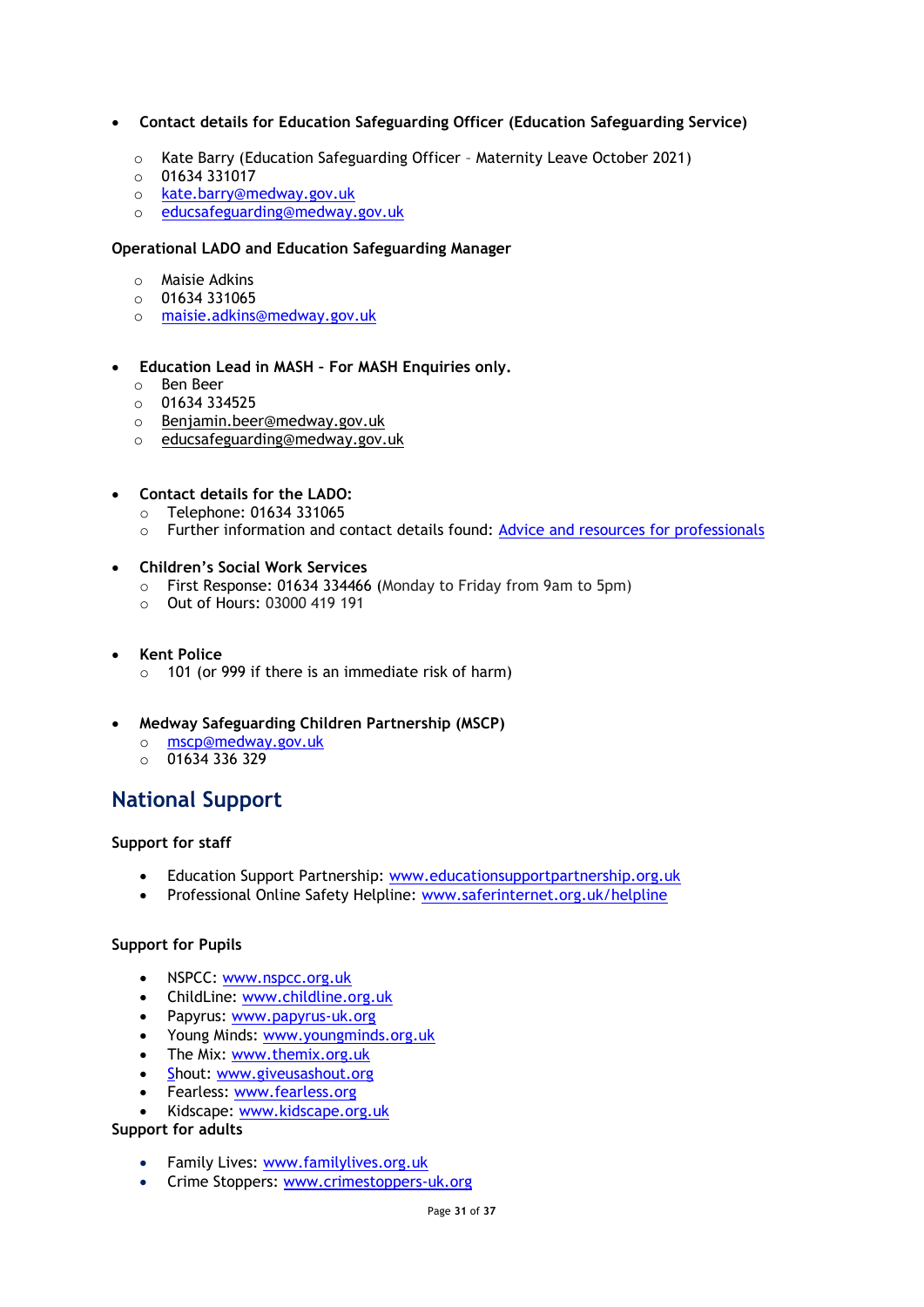- Victim Support: [www.victimsupport.org.uk](http://www.victimsupport.org.uk/)
- Kidscape: [www.kidscape.org.uk](http://www.kidscape.org.uk/)
- The Samaritans: [www.samaritans.org](http://www.samaritans.org/)
- Mind: [www.mind.org.uk](http://www.mind.org.uk/)
- NAPAC (National Association for People Abused in Childhood): [napac.org.uk](https://napac.org.uk/)
- MOSAC: [www.mosac.org.uk](http://www.mosac.org.uk/)
- Action Fraud: [www.actionfraud.police.uk](http://www.actionfraud.police.uk/)
- Shout: [www.giveusashout.org](http://www.giveusashout.org/)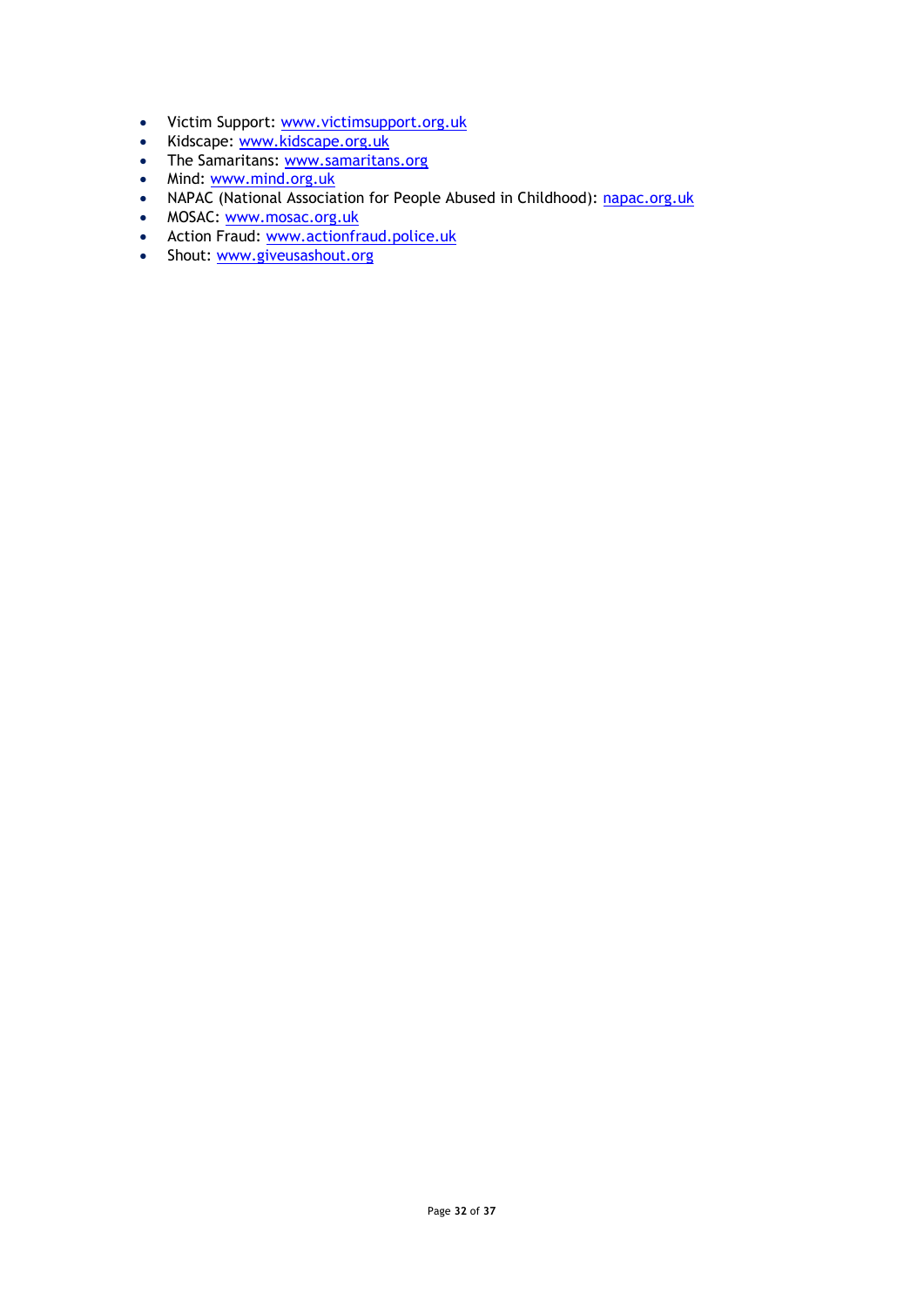#### **APPENDIX 1: Definitions of Forms of Abuse/Specific Safeguarding Issues**

#### **Definitions of Forms of Abuse**

**All** school and college staff should be aware that abuse, neglect and safeguarding issues are rarely standalone events that can be covered by one definition or label. In most cases, multiple issues will overlap with one another.

- **Abuse**: a form of maltreatment of a child. Somebody may abuse or neglect a child by inflicting harm or by failing to act to prevent harm. Children may be abused in a family or in an institutional or community setting by those known to them or, more rarely, by others. Abuse can take place wholly online, or technology may be used to facilitate offline abuse. Children may be abused by an adult or adults or by another child or children.
- **Physical abuse**: a form of abuse which may involve hitting, shaking, throwing, poisoning, burning or scalding, drowning, suffocating or otherwise causing physical harm to a child. Physical harm may also be caused when a parent or carer fabricates the symptoms of, or deliberately induces, illness in a child.

Please click on the hyper link for further information, advice and guidance: [NSPCC Physical](https://learning.nspcc.org.uk/child-abuse-and-neglect/physical-abuse)  [Abuse](https://learning.nspcc.org.uk/child-abuse-and-neglect/physical-abuse)

• **Emotional abuse**: the persistent emotional maltreatment of a child such as to cause severe and adverse effects on the child's emotional development. It may involve conveying to a child that they are worthless or unloved, inadequate, or valued only insofar as they meet the needs of another person. It may include not giving the child opportunities to express their views, deliberately silencing them or 'making fun' of what they say or how they communicate. It may feature age or developmentally inappropriate expectations being imposed on children. These may include interactions that are beyond a child's developmental capability as well as overprotection and limitation of exploration and learning or preventing the child from participating in normal social interaction. It may involve seeing or hearing the ill-treatment of another. It may involve serious bullying (including cyberbullying), causing children frequently to feel frightened or in danger, or the exploitation or corruption of children. Some level of emotional abuse is involved in all types of maltreatment of a child, although it may occur alone.

Please click on the hyper link for further information, advice and guidance: [NSPCC Emotional](https://learning.nspcc.org.uk/child-abuse-and-neglect/emotional-abuse)  [Abuse](https://learning.nspcc.org.uk/child-abuse-and-neglect/emotional-abuse) 

• **Sexual abuse**: involves forcing or enticing a child or young person to take part in sexual activities, not necessarily involving a high level of violence, whether or not the child is aware of what is happening. The activities may involve physical contact, including assault by penetration (for example rape or oral sex) or non-penetrative acts such as masturbation, kissing, rubbing and touching outside of clothing. They may also include non-contact activities, such as involving children in looking at, or in the production of, sexual images, watching sexual activities, encouraging children to behave in sexually inappropriate ways, or grooming a child in preparation for abuse. Sexual abuse can take place online, and technology can be used to facilitate offline abuse. Sexual abuse is not solely perpetrated by adult males. Women can also commit acts of sexual abuse, as can other children. The sexual abuse of children by other children is a specific safeguarding issue in education.

Please click on the hyper link for further information, advice and guidance: [NSPCC Sexual Abuse](https://learning.nspcc.org.uk/child-abuse-and-neglect/child-sexual-abuse)

**Neglect**: the persistent failure to meet a child's basic physical and/or psychological needs, likely to result in the serious impairment of the child's health or development. Neglect may occur during pregnancy, for example, as a result of maternal substance abuse. Once a child is born, neglect may involve a parent or carer failing to: provide adequate food, clothing and shelter (including exclusion from home or abandonment); protect a child from physical and emotional harm or danger; ensure adequate supervision (including the use of inadequate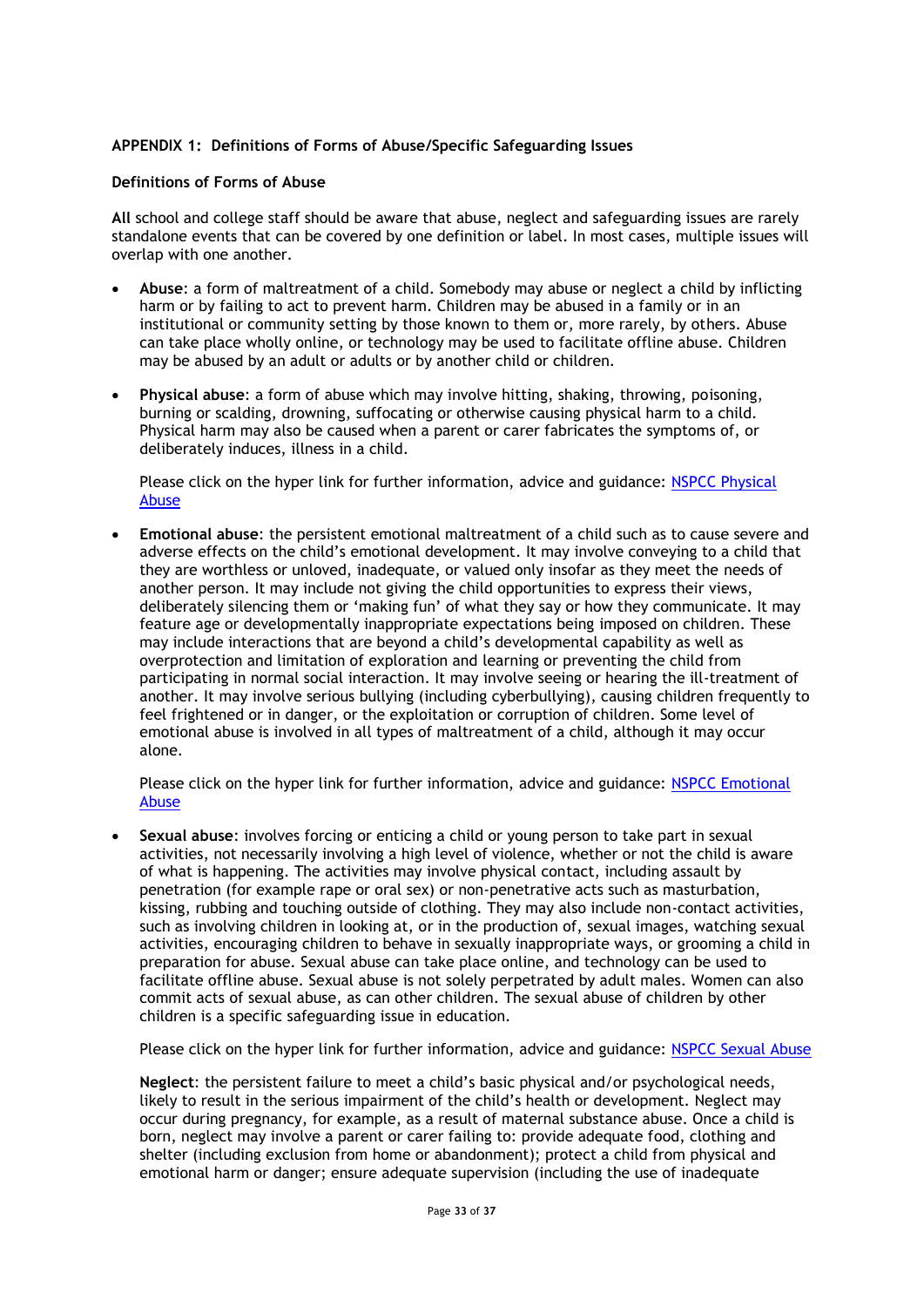caregivers); or ensure access to appropriate medical care or treatment. It may also include neglect of, or unresponsiveness to, a child's basic emotional needs.

Please click on the hyper link for further information, advice and guidance: NSPCC Neglect

#### **Specific Safeguarding Issues**

**Please see below links to information and guidance about specific safeguarding issues. You will find further information in Annex B: Keeping Children Safe in Education 2021**

#### **Mental Health**

The department has published advice and guidance on [Preventing and Tackling Bullying,](https://assets.publishing.service.gov.uk/government/uploads/system/uploads/attachment_data/file/623895/Preventing_and_tackling_bullying_advice.pdf) and [Mental Health and Behaviour in Schools.](https://www.gov.uk/government/publications/mental-health-and-behaviour-in-schools--2)

In addition, Public Health England has produced a range of resources to support secondary school teachers to promote positive health, wellbeing and resilience among young people including its guidance [Promoting children and young people's emotional health and wellbeing](https://www.gov.uk/government/publications/promoting-children-and-young-peoples-emotional-health-and-wellbeing). Its resources include social media, forming positive relationships, smoking and alcohol. See [Rise Above](https://campaignresources.phe.gov.uk/schools/topics/rise-above/overview) for links to all materials and lesson plans.

- Mind: [www.mind.org.uk](http://www.mind.org.uk/)
- Moodspark: [https://moodspark.org.uk](https://moodspark.org.uk/)
- Young Minds: [www.youngminds.org.uk](http://www.youngminds.org.uk/)
- We are with you (formerly Addaction): [www.wearewithyou.org.uk/services/kent-for-young](http://www.wearewithyou.org.uk/services/kent-for-young-people/)[people/](http://www.wearewithyou.org.uk/services/kent-for-young-people/)
- Every mind matters<https://www.nhs.uk/oneyou/>

The department is providing funding to support costs of a significant training programme for senior mental health leads and the national rollout of the [Link Programme.](https://www.annafreud.org/what-we-do/schools-in-mind/our-work-with-schools/the-link-programme/) Training for senior mental health leads, will be available to all state-funded schools and colleges by 2025, to help introduce or develop their whole school or college approach to mental health

#### **Support for Learning Disabilities**

- Respond: [www.respond.org.uk](http://www.respond.org.uk/)
- Mencap: [www.mencap.org.uk](http://www.mencap.org.uk/)

#### **Domestic Abuse**

- Refuge: [www.refuge.org.uk](http://www.refuge.org.uk/)
- Domestic abuse services: [www.domesticabuseservices.org.uk](http://www.domesticabuseservices.org.uk/)
- Women's Aid: [www.womensaid.org.uk](http://www.womensaid.org.uk/)
- Men's Advice Line: [www.mensadviceline.org.uk](http://www.mensadviceline.org.uk/)
- Mankind: [www.mankindcounselling.org.uk](http://www.mankindcounselling.org.uk/)
- National Domestic Abuse Helpline: [www.nationaldahelpline.org.uk](http://www.nationaldahelpline.org.uk/)
- Respect Phoneline: [https://respectphoneline.org.uk](https://respectphoneline.org.uk/)

#### **Honour based Violence (FGM and Breast Ironing)**

- Forced Marriage Unit:<https://www.gov.uk/guidance/forced-marriage>
- Information and resources [https://www.gov.uk/government/collections/female-genital](https://www.gov.uk/government/collections/female-genital-mutilation)[mutilation](https://www.gov.uk/government/collections/female-genital-mutilation)
- FGM Factsheet: [https://assets.publishing.service.gov.uk/government/uploads/system/uploads/attachment](https://assets.publishing.service.gov.uk/government/uploads/system/uploads/attachment_data/file/496415/6_1639_HO_SP_FGM_mandatory_reporting_Fact_sheet_Web.pdf) [\\_data/file/496415/6\\_1639\\_HO\\_SP\\_FGM\\_mandatory\\_reporting\\_Fact\\_sheet\\_Web.pdf](https://assets.publishing.service.gov.uk/government/uploads/system/uploads/attachment_data/file/496415/6_1639_HO_SP_FGM_mandatory_reporting_Fact_sheet_Web.pdf)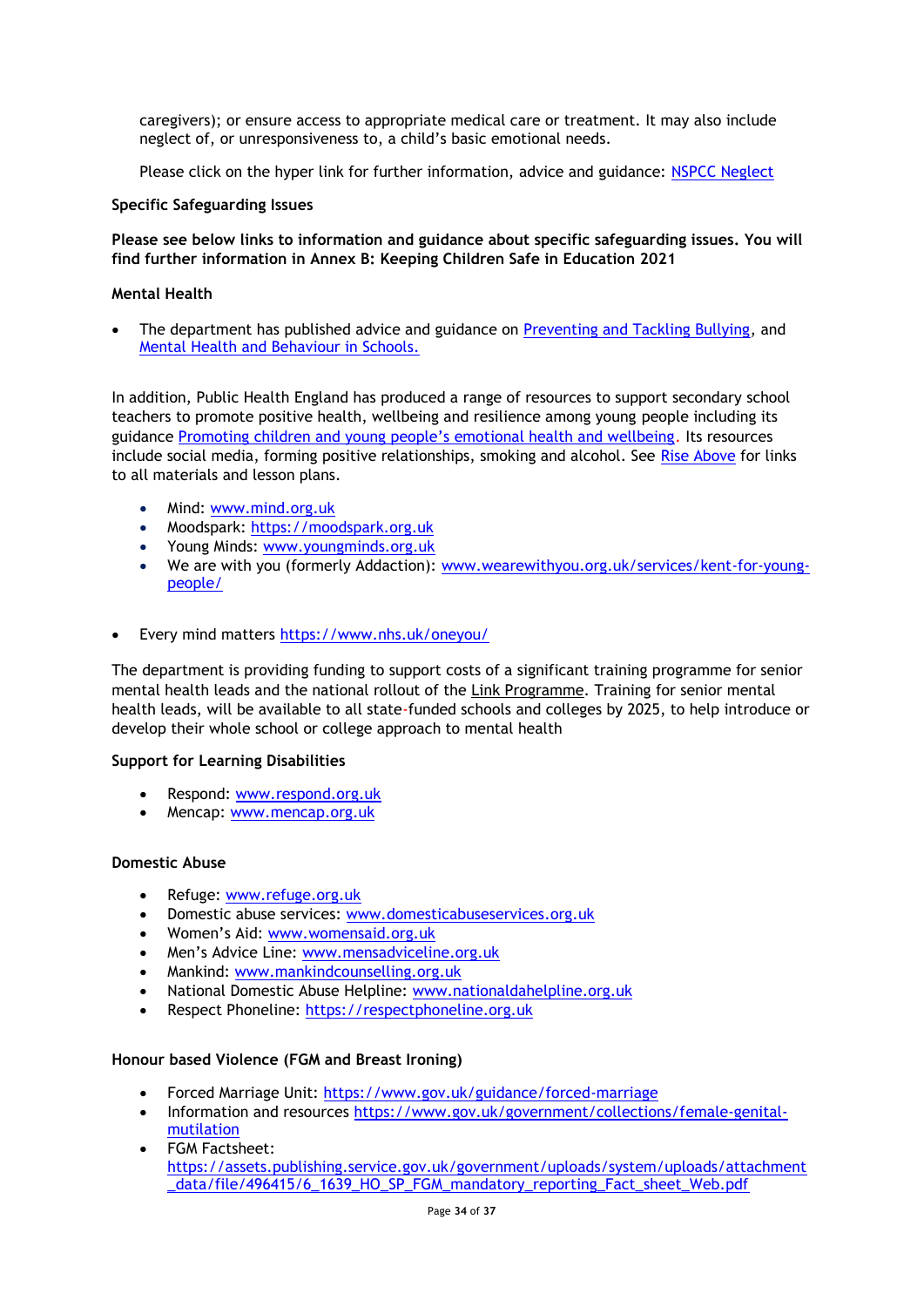- Mandatory reporting of female genital mutilation: procedural information: [www.gov.uk/government/publications/mandatory-reporting-of-female-genital-mutilation](http://www.gov.uk/government/publications/mandatory-reporting-of-female-genital-mutilation-procedural-information)[procedural-information](http://www.gov.uk/government/publications/mandatory-reporting-of-female-genital-mutilation-procedural-information)
- National FGM Centre<http://nationalfgmcentre.org.uk/fgm/>

### **Contextual Safeguarding, Peer on Peer abuse, Sexual Exploitation and Criminal Exploitation:**

- Contextual Safeguarding Network: [https://contextualsafeguarding.org.uk](https://contextualsafeguarding.org.uk/)
- National Crime Agency: [www.nationalcrimeagency.gov.uk/who-we-are](http://www.nationalcrimeagency.gov.uk/who-we-are)
- Rape Crisis: [https://rapecrisis.org.uk](https://rapecrisis.org.uk/)
- Lucy Faithfull Foundation: [www.lucyfaithfull.org.uk](http://www.lucyfaithfull.org.uk/)
- Brook: [www.brook.org.uk](http://www.brook.org.uk/)
- Victim Support: [www.victimsupport.org.uk](http://www.victimsupport.org.uk/)
- Anti-Bullying Alliance: [www.anti-bullyingalliance.org.uk](http://www.anti-bullyingalliance.org.uk/)
- Disrespect Nobody: [www.disrespectnobody.co.uk](http://www.disrespectnobody.co.uk/)
- Upskirting know your rights: www.gov.uk/government/news/upskirting-know-your-rights

#### **Substance Misuse**

- Drugs advice for Schools: Gov.uk Drugs [advice for schools](https://www.gov.uk/government/publications/drugs-advice-for-schools)
- Talk to Frank<https://www.talktofrank.com/>
- We are with you (formerly Addaction): [www.wearewithyou.org.uk/services/kent-for-young](http://www.wearewithyou.org.uk/services/kent-for-young-people/)[people/](http://www.wearewithyou.org.uk/services/kent-for-young-people/)

#### **Online Safety**

- CEOP: [www.ceop.police.uk](http://www.ceop.police.uk/)
- Internet Watch Foundation (IWF): [www.iwf.org.uk](http://www.iwf.org.uk/)
- Think U Know: [www.thinkuknow.co.uk](http://www.thinkuknow.co.uk/)
- Childnet: [www.childnet.com](http://www.childnet.com/)
- UK Safer Internet Centre: [www.saferinternet.org.uk](http://www.saferinternet.org.uk/)
- Report Harmful Content: [https://reportharmfulcontent.com](https://reportharmfulcontent.com/)
- Parents Info: [www.parentinfo.org](http://www.parentinfo.org/)
- Marie Collins Foundation: [www.mariecollinsfoundation.org.uk](http://www.mariecollinsfoundation.org.uk/)
- Internet Matters: [www.internetmatters.org](http://www.internetmatters.org/)
- NSPCC/ Net Aware: [www.nspcc.org.uk/onlinesafety](http://www.nspcc.org.uk/onlinesafety) and [www.net-aware.org.uk](http://www.net-aware.org.uk/)
- Get safe Online: [www.getsafeonline.org](https://www.getsafeonline.org/)
- Stop it Now!: [www.stopitnow.org.uk](http://www.stopitnow.org.uk/)
- Parents Protect: [www.parentsprotect.co.uk](http://www.parentsprotect.co.uk/)

#### **Radicalisation and hate**

- Educate against Hate: [www.educateagainsthate.com](http://www.educateagainsthate.com/)
- Counter Terrorism Internet Referral Unit: [www.gov.uk/report-terrorism](http://www.gov.uk/report-terrorism)
- True Vision: [www.report-it.org.uk](http://www.report-it.org.uk/)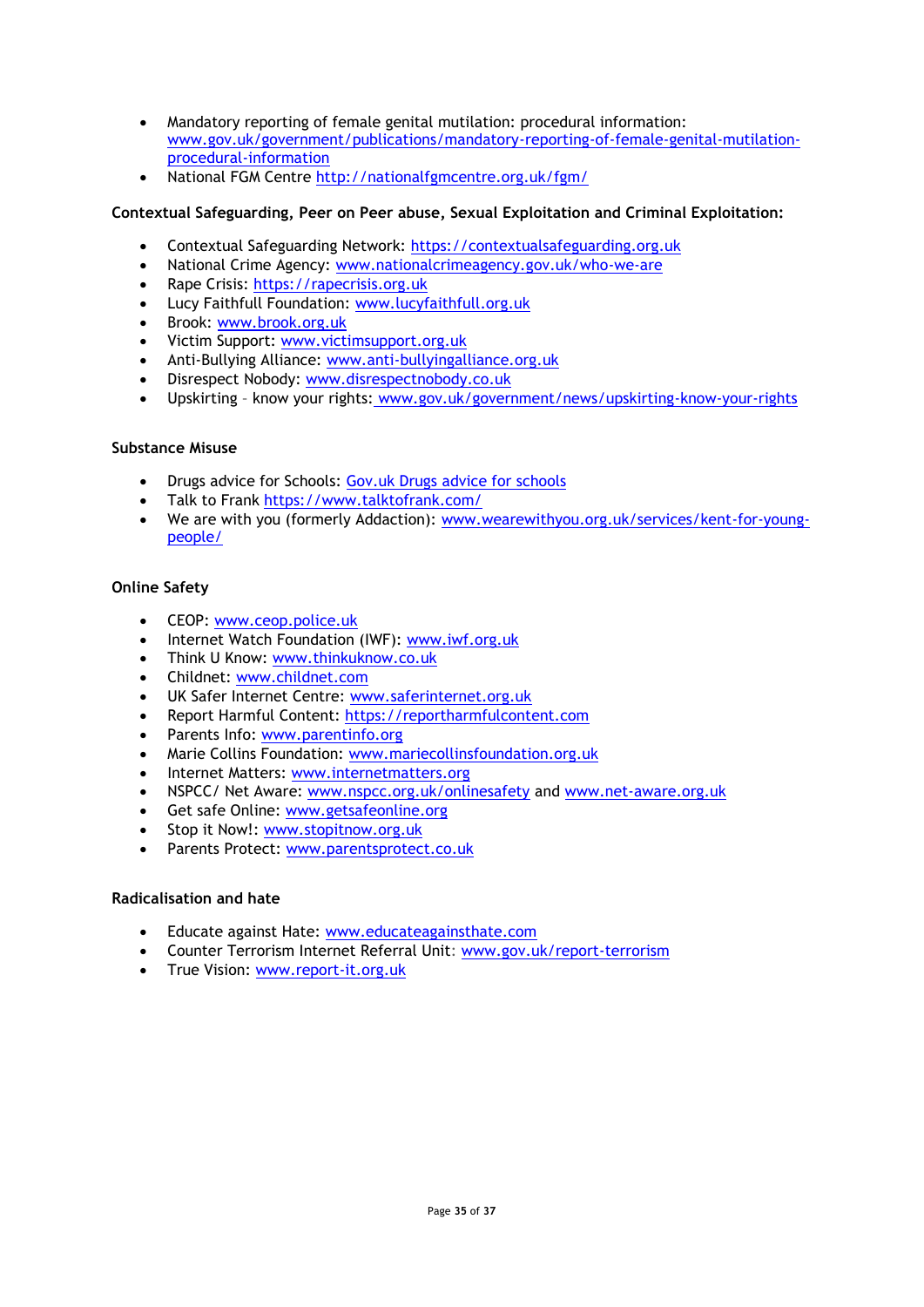#### **APPENDIX 2: Related Safeguarding Policies**

This policy is one of a series in the Trusts integrated safeguarding portfolio and should be read in conjunction with the policies as listed below: (to be read and followed alongside this document).

- Behaviour management and use of physical intervention
- Code of Conduct
- Behaviour Policy (Students)
- Online Safety; Social media and Mobile technology
- Anti-Bullying
- Data protection/GDPR Policy<br>- Image use
- Image use
- Relationship and Sex Education (RSE)
- Health and safety
- Attendance
- Risk assessments (e.g. school trips, use of technology, school re-opening)
- First aid Policy
- Managing allegations against staff
- Staff behaviour policy, including Acceptable Use of Technology Policies (AUP)
- Safer recruitment
- Whistleblowing